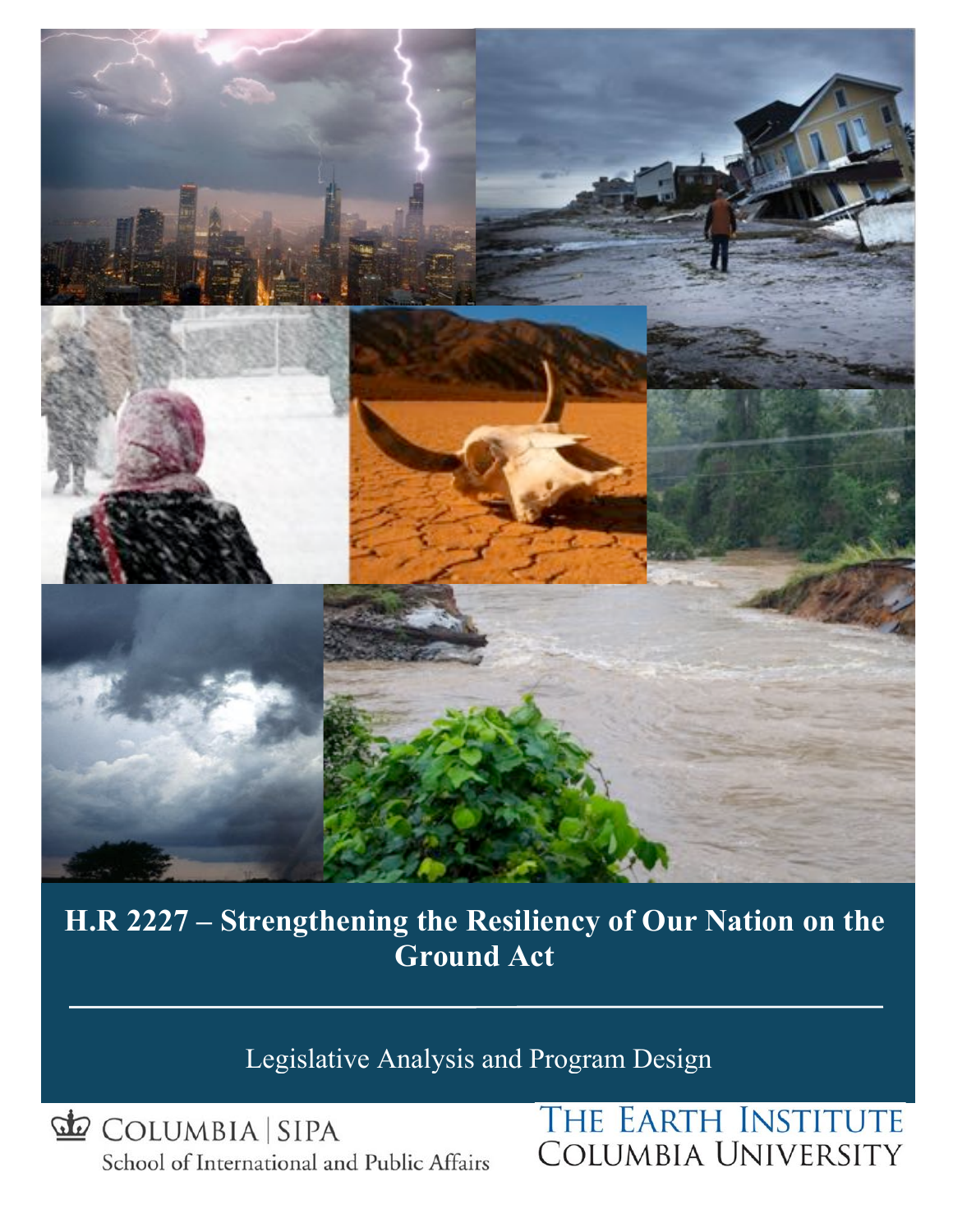# Workshop in Applied Earth Systems Management II Fall 2016

**Faculty Advisory**: Lloyd Kass **Manager**: Katie McNamara **Deputy Manager**: Jayson VanBeusichem

**Project Team**:

Kevin Fertig Kang Guo Yuan Liu Saumya Mehrotra Neerada Poduval Hantian Rong Neha Vaingankar

Cover Photo Credits: Michael Bocchieri/Getty Images, Jae C. Hong/ AP Photo, Ramin Talaie/Bloomberg News

Disclaimer: This document includes copyrighted material for educational purposes. These materials are included under the fair use exemption of U.S. Copyright Law and are restricted from further use. This document has been prepared on an "All Care and No Responsibility" basis. Neither the authors nor Columbia University make any express or implied representation or warranty as to the currency, accuracy, or completeness of the information in this document.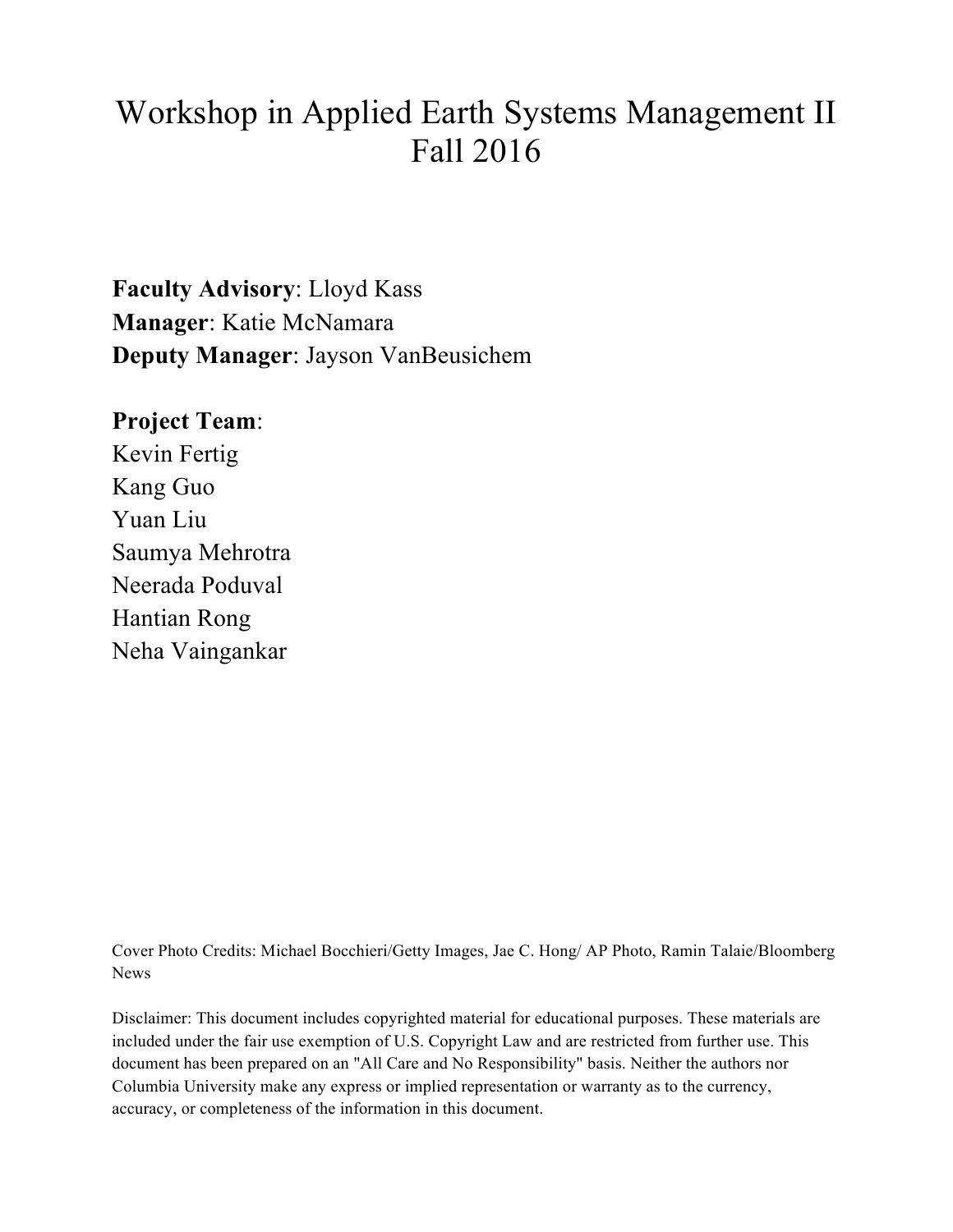The purpose of this report is to provide an implementation plan for H.R. 2227 the Strengthening the Resiliency of Our Nation on the Ground (STRONG) Act, and thereby assumes its passage and enactment. This report considers the goals of the STRONG Act and introduces a program design to ensure its successful implementation. As part of the program design, the report provides staffing, budgetary, and revenue plans, a timeline for completion, as well as evaluation criteria to measure the program's success. The report was prepared by a team of graduate students studying environmental science and policy at Columbia University's School of International and Public Affairs in New York City.



The STRONG Team with Faculty Advisor Lloyd Kass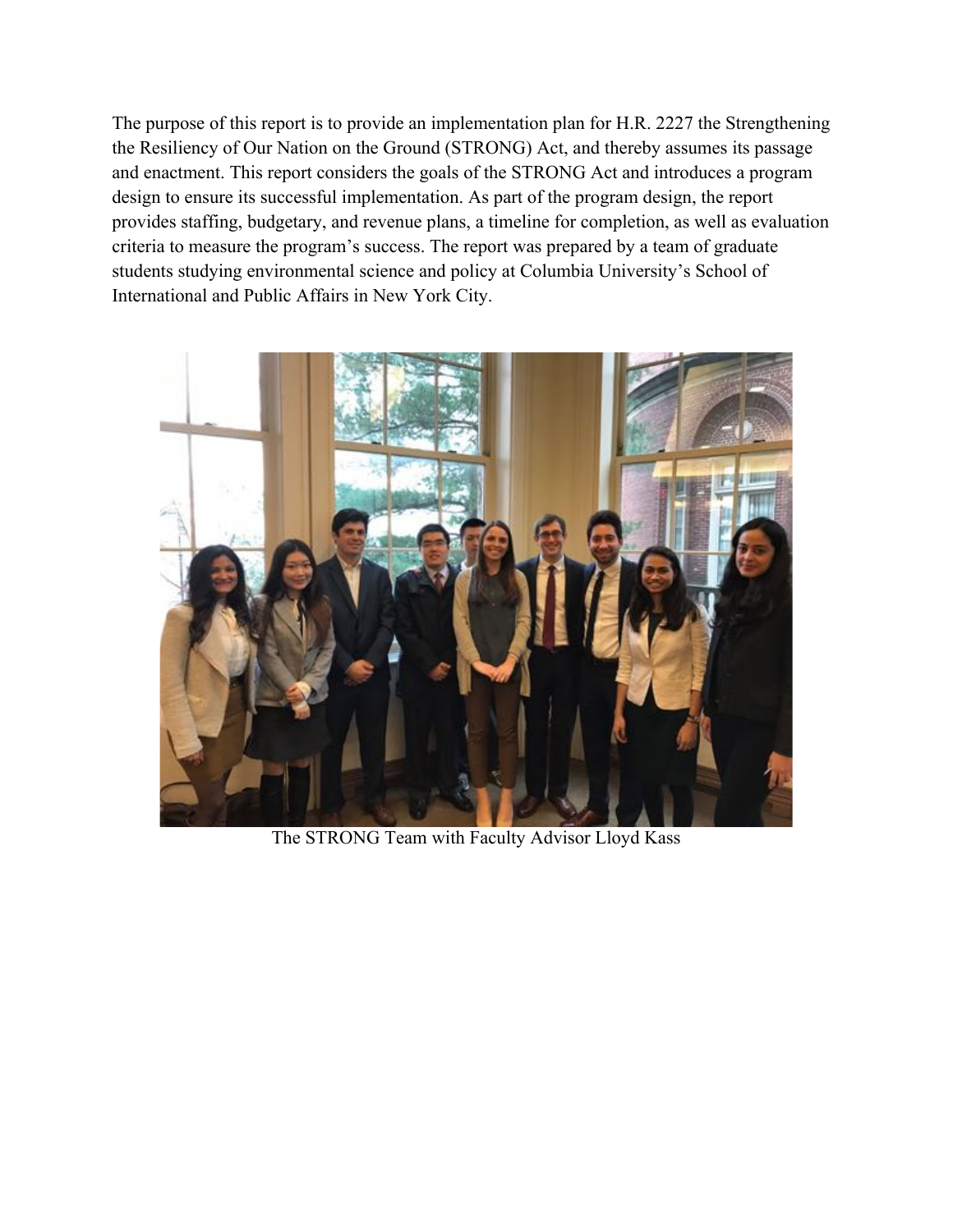# Table of Contents

| I.   | Interagency Working Group and Advisory Group Composition22 |  |
|------|------------------------------------------------------------|--|
| II.  |                                                            |  |
| III. |                                                            |  |
| IV.  |                                                            |  |
| V.   |                                                            |  |
| VI.  |                                                            |  |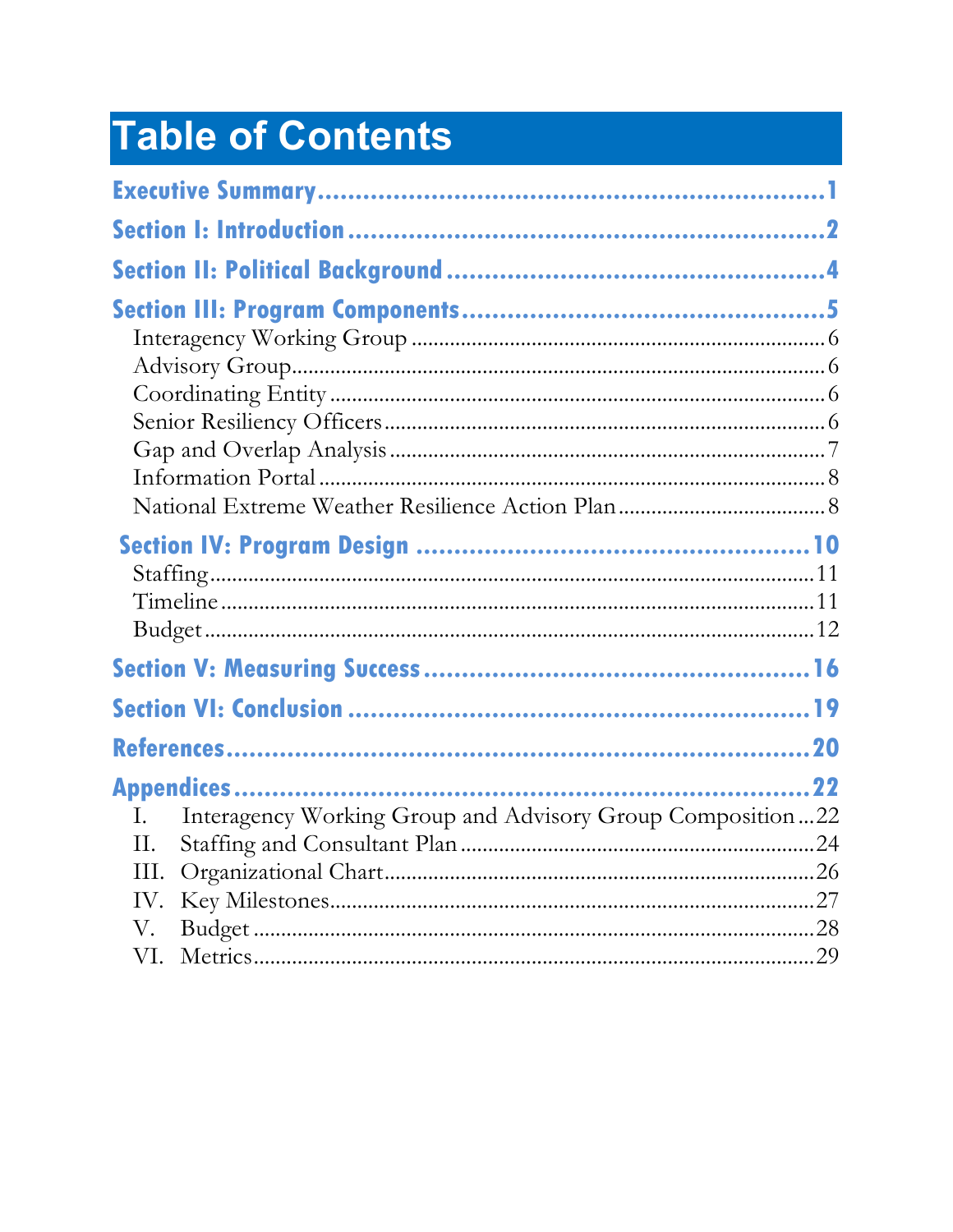# **Executive Summary**

Extreme weather is a nationwide problem with significant economic and social costs. Over the past 30 years, there have been more than 130 weather events in the United States causing at least \$1 billion in damages each (Peters, 2015). These weather events were responsible for more than \$880 billion in combined losses and over 16,000 deaths (National Weather Service, 2016). Resilience is the ability to prepare for, recover from, and adapt to adverse events, such as extreme weather. Extreme weather events include hurricanes and floods, tornadoes, droughts, extreme heat and cold, and severe or unseasonable weather. Effective resilience-building in the United States is often hindered by a lack of coordination and communication between levels of government, across jurisdictions, and between decision-makers and the scientific community.

H.R. 2227, the Strengthening the Resiliency of Our Nation on the Ground (STRONG) Act (the Act) seeks to address these issues and establish a national resilience strategy. The Office of Science and Technology Policy (OSTP) in the Executive Office of the President will oversee the Act's implementation. They will lead a Gap and Overlap Analysis of federal policy to identify: existing tools and funding sources for resilience, practices that unintentionally hinder these efforts, and opportunities for increased collaboration between agencies. To assist with this effort, OSTP will establish an Interagency Working Group of relevant federal agencies, as well as an Advisory Group of state, local and tribal representatives to provide input on the ground resilience needs. The results of this analysis will be incorporated into a National Extreme Weather Resilience Action Plan (Action Plan). This Action Plan will provide a cohesive national strategic plan for extreme weather resilience. The Director of the Office of Science and Technology Policy will submit a draft of the Action Plan for public comment 14 months after the Act's enactment.

The Federal Emergency Management Agency (FEMA) will be responsible for designing and setting up an online, publicly-available Information Portal containing best practices, available funding opportunities, as well as other data that could provide useful for state and local resilience planning. FEMA will also oversee the implementation of the finalized Action Plan. Each member of the Interagency Working Group will appoint a Senior Resiliency Officer to oversee the agency's progress on its responsibilities outlined in the Action Plan and to serve as the agency lead in ongoing coordination efforts.

Current resilience planning efforts are often uncoordinated and disjointed, greatly hindering their effectiveness. A cohesive national framework that incorporates existing resilience initiatives and improves coordination between jurisdictions and levels of government is necessary to improve the nation's resilience to extreme weather events. The STRONG Act will optimize resources and identify new opportunities for mitigating the severe economic and social impacts of these events, with the goal of building a stronger, more resilient nation.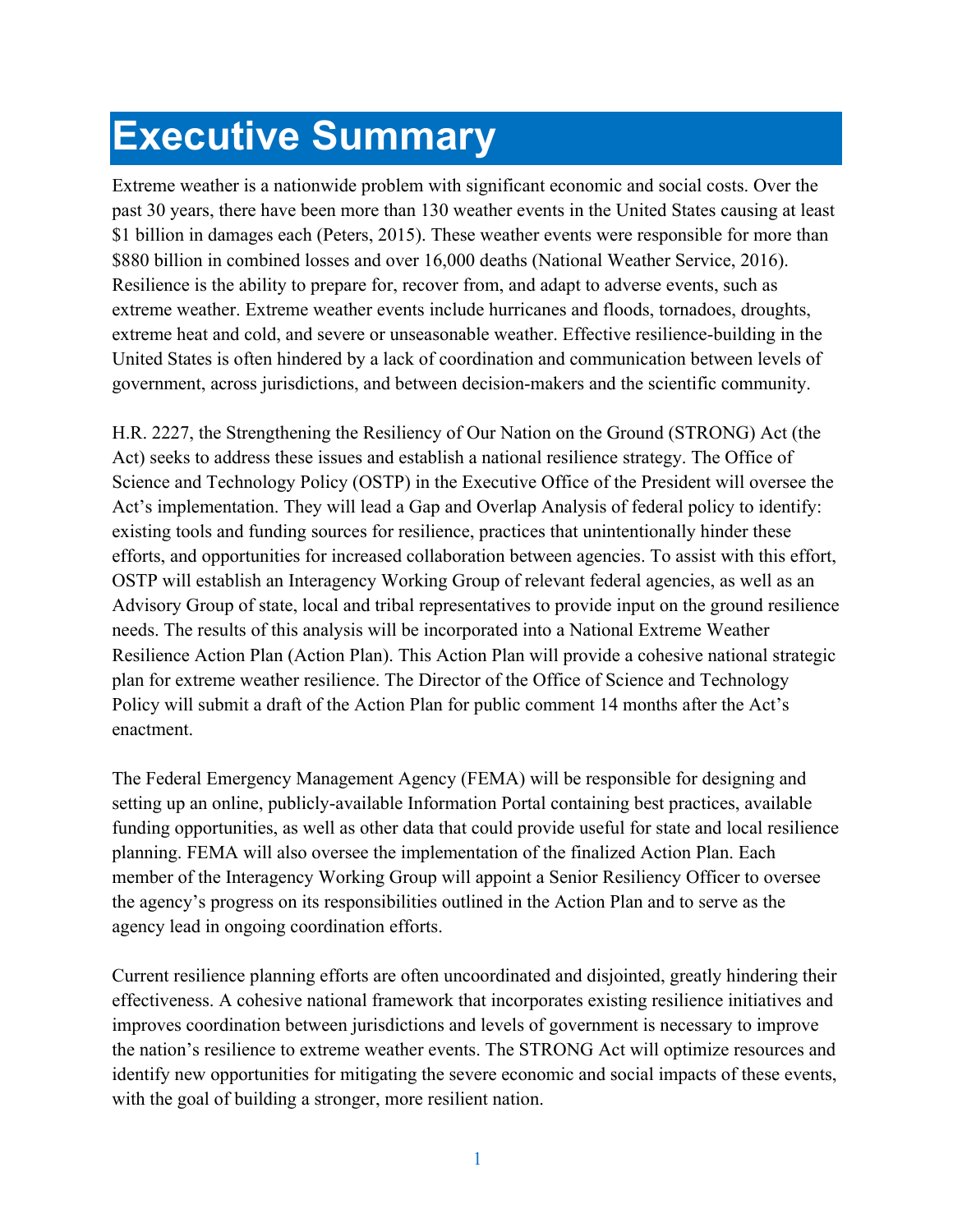# **Section I: Introduction**

The United States does not have a national strategy to prepare for and respond to extreme weather events. Federal agencies such as the Federal Emergency Management Agency (FEMA), the National Oceanic and Atmospheric Administration (NOAA), the US Department of Agriculture (USDA), and the Army Corps of Engineers have policies related to resiliencebuilding, but such efforts are often uncoordinated and sometimes contradictory. Resilience efforts have not yet been integrated into a cohesive national framework. The U.S. Government Accountability Office has found that these and related factors has led to confusion at the local level over how to work with federal agencies and how to effectively use available funding (U.S. GAO 2015 Report).

*Extreme Weather*: Heavy precipitation, hurricanes, storm surges, tornadoes, other windstorms, extreme heat, extreme cold, and other severe or unseasonable weather events.

*Resilience*: The ability to prepare and plan for, recover from, and more successfully adapt to extreme weather events in a timely manner.

The Strengthening the Resiliency of Our Nation on the Ground (STRONG) Act aims to remedy these problems and to "minimize economic and social costs resulting from losses of life, property, well-being, business activity, and economic growth associated with extreme weather events by ensuring that the United States is more resilient to the impacts of extreme weather events in the short- and long-term" (Peters, 2015). The average cost-benefit ratio for mitigation activities is 4.0. In addition, communities typically experience multiple social benefits from resilience planning including increased community awareness, resident peace of mind, and heightened sense of community (National Institute of Building Sciences, 2015).

The STRONG Act proposes three key program deliverables to achieve its strategic vision for extreme weather resilience:

- *Conduct a Gap and Overlap Analysis* of current and planned federal agency activities to identify existing resources and funding for resilience efforts, policies that unintentionally hinder resilience, and opportunities for collaboration between agencies and with state and local stakeholders.
- *Establish an Information Portal* that will serve as an online, publicly available resource for use by federal, state, local and tribal stakeholders and direct them to key data, tools, and funding to inform resilience-enhancing efforts.
- *Create and implement a National Extreme Weather Resilience Action Plan* to communicate existing resources and programs and to promote federal coordination with existing regional entities, state and local governments, and private stakeholders.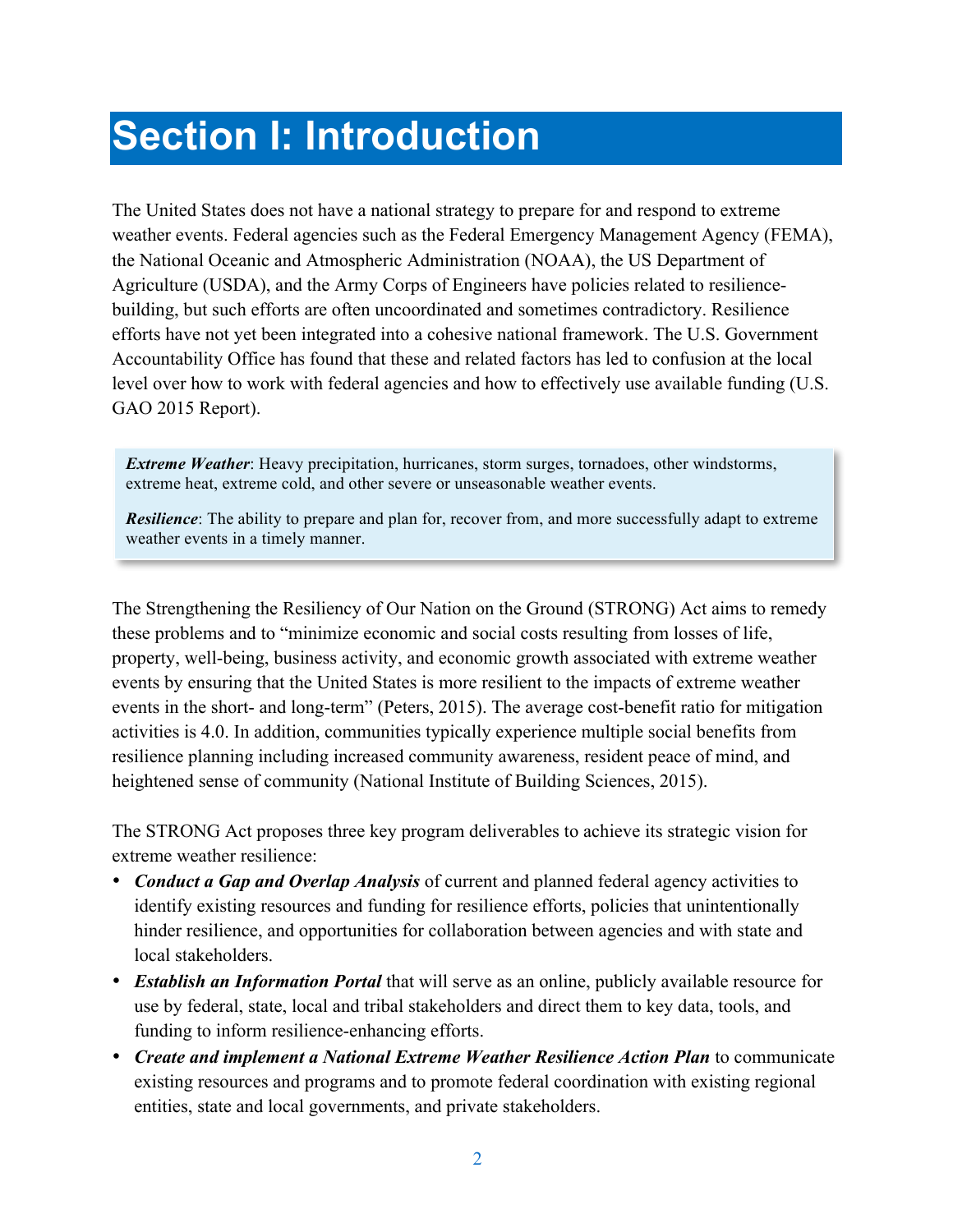#### *South Carolina Floods and an Unprepared Nation*

*In October 2015, South Carolina experienced record-breaking rainfall from Hurricane Joaquin. The Midlands of South Carolina received 6 months' worth of rain within just 48 hours. The resulting floods led to the deaths of 19 individuals and caused \$1.5 billion in damages across the state. While some flooding was to be expected with this quantity of rain, a 2016 report from Northeastern University's Center for Resilience Studies identified several planning gaps and failures that exacerbated the impacts of the storm (Flynn, 2016).* 

*South Carolina's ability to effectively prepare for and respond to the storm was hindered by the following factors:*

- *Uncoordinated and inconsistent flood management across jurisdictions. No regional watershed management was in place. As a result, water diverted from one municipality often ended up pooling in another location unprepared for the additional influx of water. Furthermore, state officials did not effectively apply flood management practices to private lands, and failed to adequately enforce regulations on privately-owned dams.*
- *Incomplete data and inadequate tools. The available Hazus flood models did not meet the needs of emergency managers and state officials in preparing for the disaster. Hazus is a tool created by FEMA utilized across the nation to identify areas at risk of earthquakes, floods, and hurricanes. During the storm, Hazus models proved unreliable at estimating the amount water that would be pooling and how quickly it would accumulate. Additionally, officials had not adequately engaged the scientific and academic communities regarding resilience planning and disaster preparedness.*
- *Confusion between different levels of government. State and local officials misunderstood the timing and extent of federal assistance. FEMA relief funding aims to restore communities to pre-disaster conditions, but local decision-makers wanted the funding to help make communities more resilient to future flooding. Additionally, as is standard practice FEMA aid was disbursed immediately following t disaster, before state and local officials had a clear understanding of how recovery will progress. As a result, resilience and recovery funds were not allocated in an efficient or optimal manner and some areas in need of long-term support received little (Flynn, 2016).*

*The failure to standardize planning efforts across jurisdictions, educate decision-makers and at-risk communities on available resources, and engage the scientific communities are problems endemic to resilience planning across the nation. These issues must be addressed in order to reduce the social and economic costs of all extreme weather events on American communities.*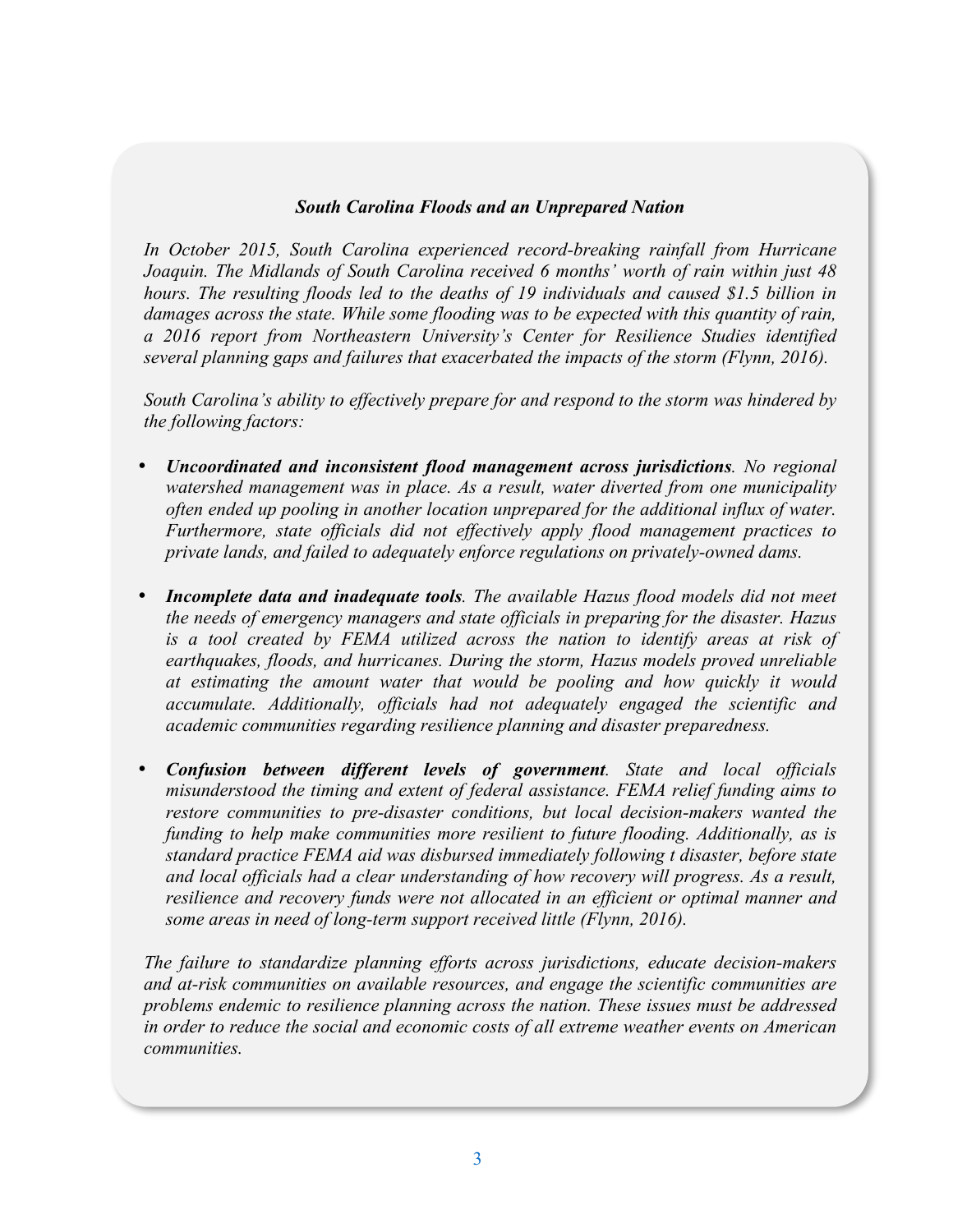# **Section II: Political Background**

The STRONG Act was first introduced by Senator John Kerry (D-MA) as S.3691 during the  $112<sup>th</sup>$  Congress. It was cosponsored by Senators Kirsten Gillibrand (D-MA) and Frank Lautenberg (D-NJ), and was referred to the Committee on Commerce, Science, and Transportation where no further action was taken. The bill was reintroduced during the  $113<sup>th</sup>$ Congress by Senator Gillibrand. A companion bill was introduced in the House of Representatives by Representative Scott Peters (CA-52). This companion legislation was referred to the Subcommittee on Economic Development, Public Buildings and Emergency Management, where no further action was taken.

Congressman Peters reintroduced the STRONG Act during the  $114<sup>th</sup>$  Congress. There is no Senate companion bill. The STRONG Act currently has 21 cosponsors, and has been referred to the Subcommittee on Water Resources and Environment. No substantive changes have been made to the bill since it was first introduced in 2012 (Congress.Gov).



**Congressman Scott Peters (CA-52)**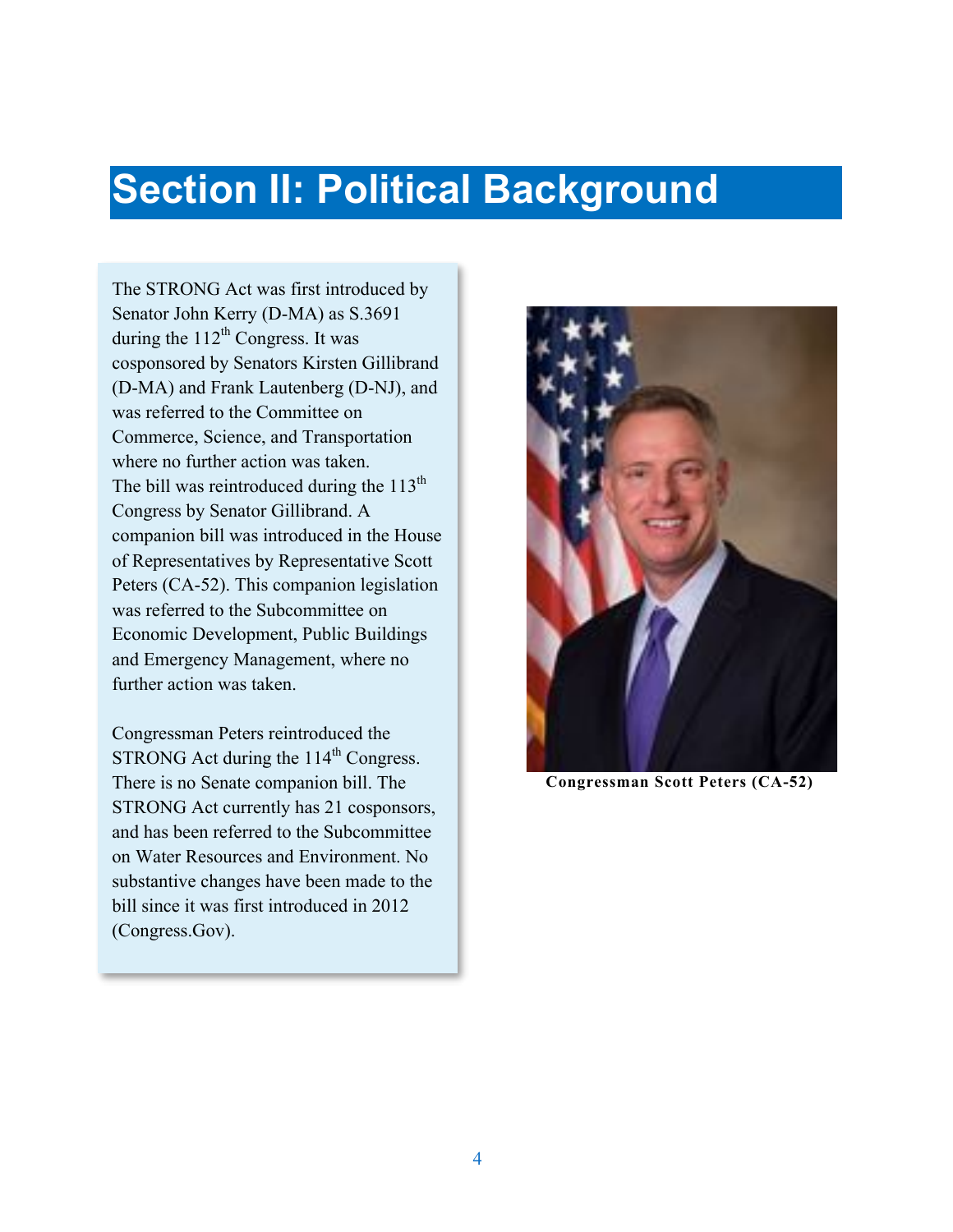# **Section III: Program Components**

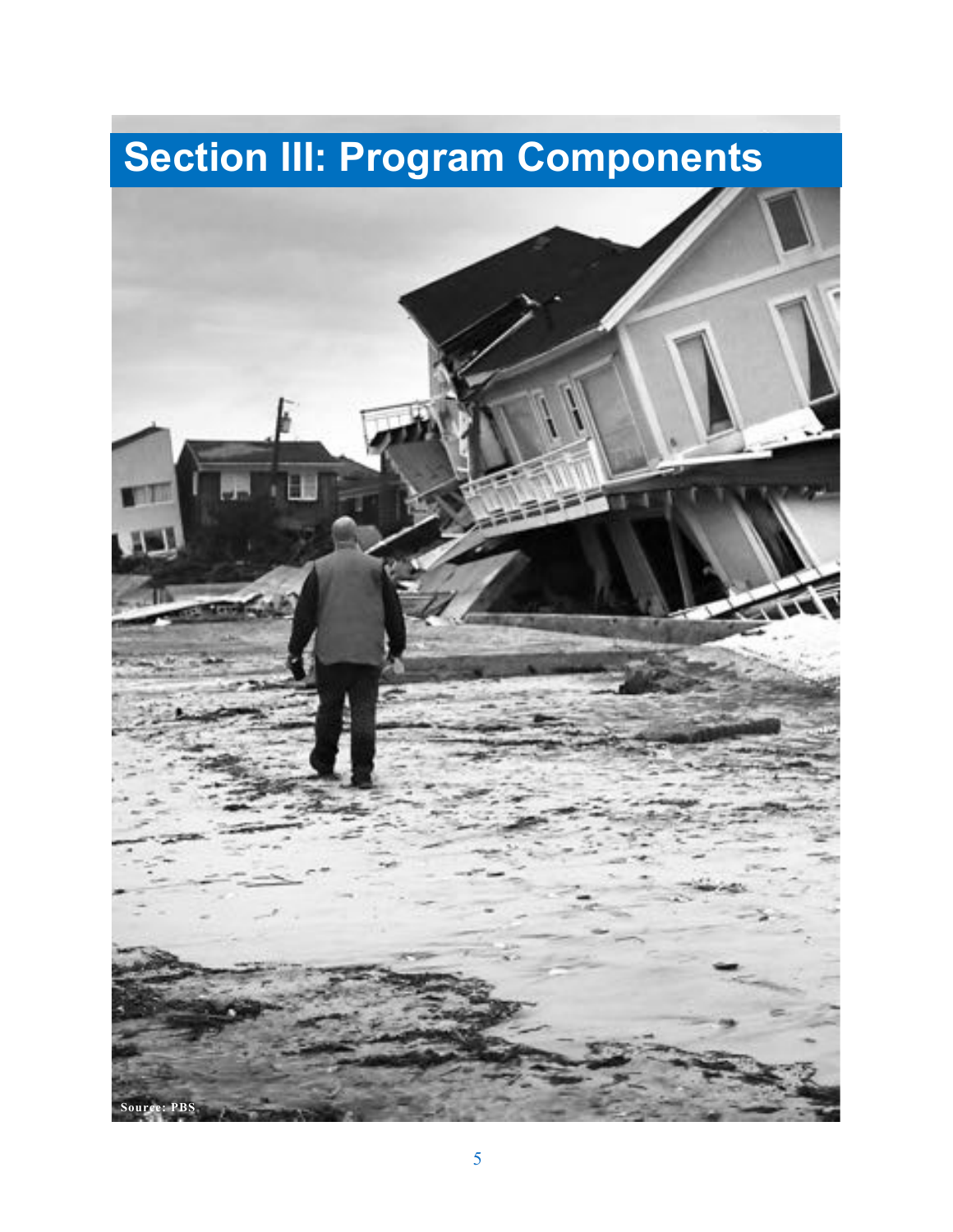## **Program Components**

The Office of Science and Technology Policy will work with a diverse range of stakeholders to establish a cohesive national resilience strategy. Relevant federal agencies will report on their current policies and activities related to extreme weather resilience. Additionally, state, local, and non-governmental entities will provide input on their needs and concerns based on past experiences with federal agencies. Special consideration will be given for the concerns of tribal entities and other populations most vulnerable to extreme weather, but often most constrained in resilience planning by financial, legal or other structural limitations.

#### **Interagency Working Group**

The Director of OSTP, with support from the Department of Homeland Security, is responsible for establishing and chairing an Interagency Working Group (Working Group). This Working Group is composed of representatives from relevant federal agencies and offices within the Executive Office of the President. Included in the Working Group are agencies that:

- Received budget appropriations for weather- or climate-related activities in Fiscal Year 2016,
- Have policies or activities related to resilience or disaster planning, or
- Fulfill key sector requirements outlined in the STRONG Act.

*Key sectors described in the STRONG Act***:**  Agriculture, forestry and natural resources management, water management, energy supply and transmission, infrastructure, communications, housing, national security, insurance and emergency preparedness.

#### **Advisory Group**

The Working Group will work closely with an Advisory Group made up of state, local, tribal and nongovernmental representatives. Under the requirements outlined in the Act, this group must include one representative from the National Emergency Management Association, seven representatives from states and state associations, and eight representatives from local entities and associations, including one tribal entity and one major metropolitan area (Peters, 2015). The Advisory Group was designed to include a diverse membership with a broad range of views and concerns. Efforts were made to ensure that all regions of the country are represented as each region experiences different weather threats and therefore has different needs.

*Working Group and Advisory Group compositions are outlined in Appendix I.*

#### **Coordinating Entity**

The Coordinating Entity is responsible for establishing and maintaining the Information Portal, as well as for coordinating and tracking progress on the implementation of the Action Plan. The Coordinating Entity must be a member of the Working Group. Due to its experience in disaster relief and resilience building, FEMA will be the program's Coordinating Entity.

#### **Senior Resiliency Officers**

Each member of the Working Group will appoint a Senior Resiliency Officer to aid the Coordinating Entity in implementing the Action Plan. The Senior Resiliency Officers will facilitate the implementation of their agency's responsibilities outlined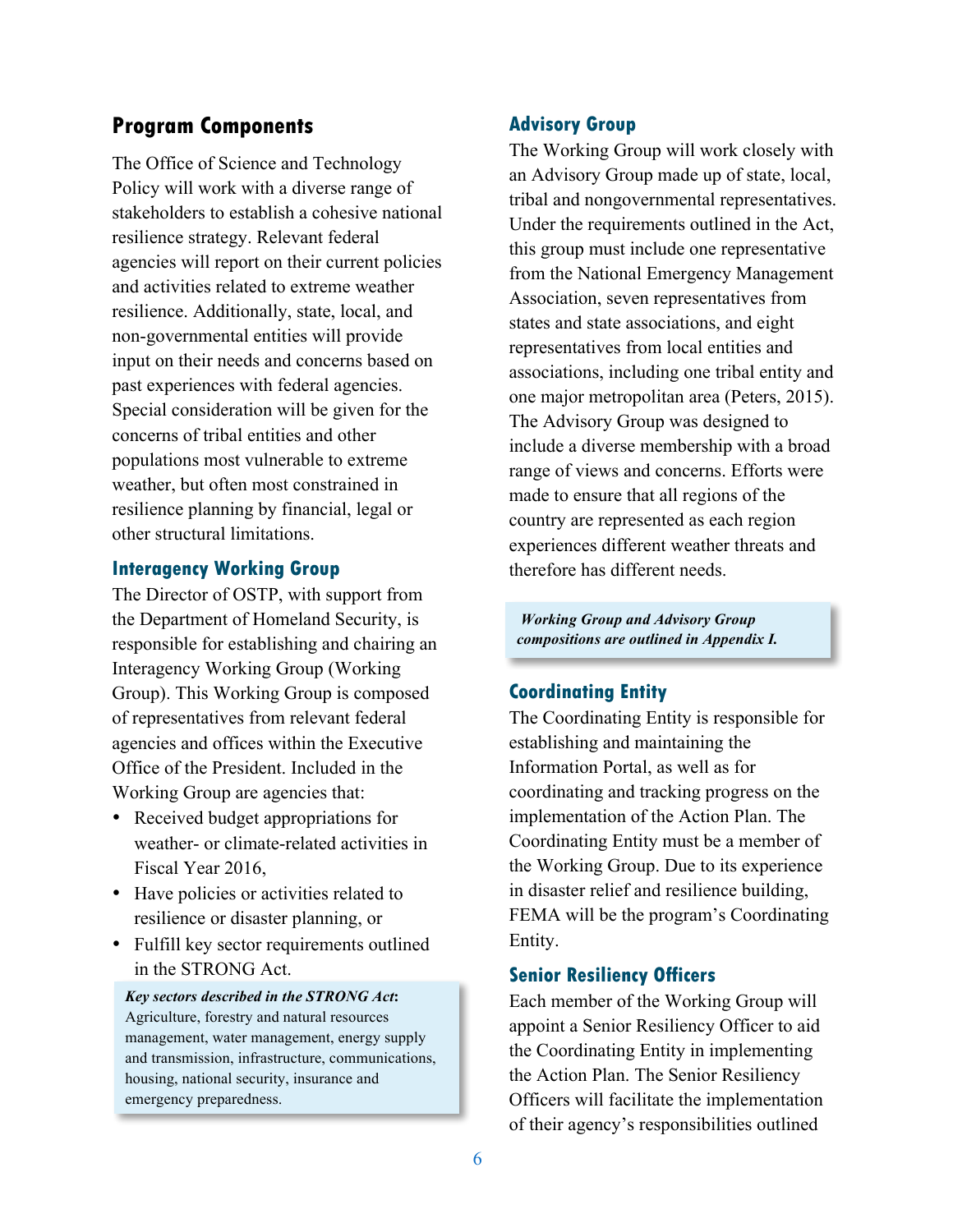in the Action Plan, monitor progress and performance on these responsibilities, and report this information to FEMA. The Senior Resiliency Officer will also be the agency lead in ongoing resilience coordination efforts (Peters, 2015).

#### **Gap and Overlap Analysis**

To design an effective national resilience strategy, OSTP needs to first understand the current state of federal resilience planning. The Interagency Working Group will conduct a Gap and Overlap Analysis of existing federal policies, in consultation with the Advisory Group. This analysis will identify existing and planned federal resilience programs, areas of interagency collaboration and coordination, and gaps in federal policy. It will also look for policies that unintentionally hinder extreme weather resilience, as well as policy contradictions between agencies. The Working Group will recommend solutions to these issues as they are identified, including modifications of

existing programs, or requests for additional resources (Peters, 2015).

Ultimately, the Working Group will establish a Federal Government-wide working vision for extreme weather resilience in the short- and long-term. This vision will include specific goals for the key sectors outlined in the Act, and an overview of the interdependencies between these sectors (Peters, 2015). Advisory Group members will provide input throughout this process based on their experiences with current federal policies. It is important that their concerns are addressed at this stage, as the results of the Gap and Overlap Analysis will greatly influence the content of the Extreme Weather Resilience Action Plan. Figure 1 provides examples of existing federal resilience policies and related gaps that might be identified throughout the Gap and Overlap Analysis.

#### **NOAA**

*Identified existing resilience program*: The NOAA administered Coastal Zone Management Program improves coordination between federal and state entities in the management of the nation's coasts. The program acts as a check on the fragmented control of these regions, which could otherwise result in overdevelopment. It was designed to create a more integrated approach to coastal management that would protect federal interests, while preserving state autonomy.

*Potential identified gap*: NOAA updated the program in 2014 to incorporate greater consideration for climate change in coastal management, and has made \$1.5 million in competitive funding available to help states improve their coastal management programs. The biggest weakness of the program is that it is voluntary and does not mandate any particular set of elements, providing states and local governments with sufficient discretion to move ahead with flood-prone development (NOAA, 2016; Tarlock, 2016).

#### **Army Corps of Engineers**

*Identified existing resilience program*: Studies and research conducted by the Army Corps of Engineers, including the North Atlantic Coast Comprehensive Study and the Resilient Lands and Waters (RLW) Initiative, provide useful information on extreme weather resilience (US Army Corps of Engineers, 2016).

*Potential identified gap*: The Army Corps of Engineers' current funding structure discourages basin wide planning, maintaining its reliance on hard structures, and allowing levees to fall into disrepair, with the end result that the Corps has not achieved integrated and effective flood management yet (Tarlock, 2016).

**Figure 1: Examples of gaps and overlaps in NOAA's and Army Corps of Engineers' resiliency efforts**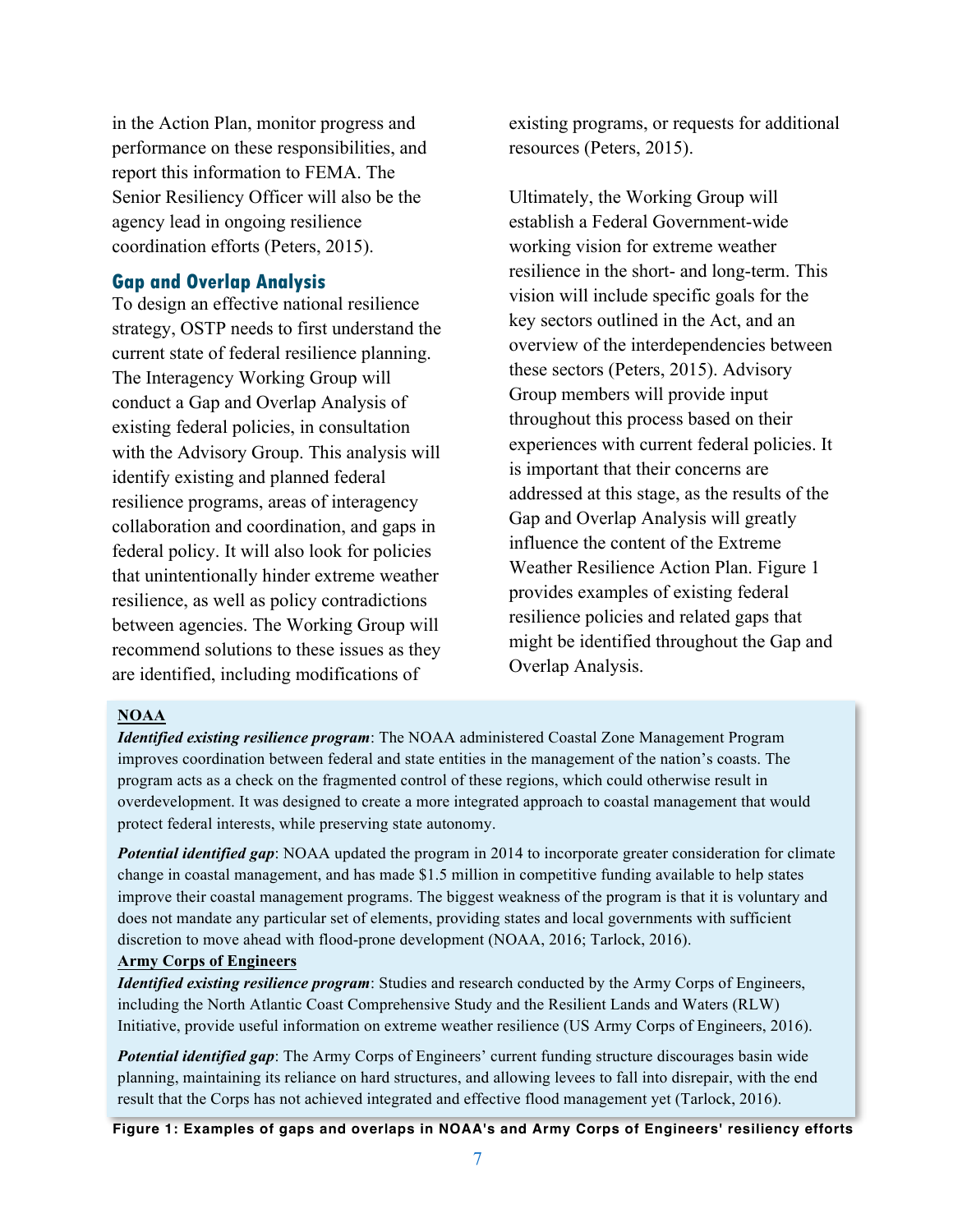#### **Information Portal**

Currently, information on resilience planning, funding opportunities and other relevant data for state and local officials is spread across individual federal agency websites, or may not be easily accessible. As Coordinating Entity, FEMA will be responsible for setting up and maintaining an online, publicly-available Information Portal for use by federal agencies, state and local governments, businesses, and ordinary citizens. The Information Portal will incorporate relevant data from the Gap and Overlap analysis, including reports, guidance documents, case studies, and sources of public funding. Additionally, the consulting firm will send out a request for information to companies, nonprofits and foundations seeking sources of private funding, existing initiatives, and technical knowledge for inclusion in the Information Portal.

The Information Portal will be a database to search for funding opportunities, planning tools, and other relevant information. It will direct users to salient data and tools that can inform and improve resilience-building initiatives (Peters, 2015). The portal will act as a complementary tool to existing federal open data efforts, such as data.gov.

## **National Extreme Weather Resilience Action Plan**

Based on the results of the Gap and Overlap Analysis, the Office of Science and Technology Policy will draft a National Extreme Weather Resilience Action Plan (Action Plan). This Action Plan will codify the results of the Gap and Overlap Analysis and establish a cohesive national strategy

for extreme weather resilience. Additionally, it will seek to improve federal support for state, regional and local resiliency efforts.

The Action Plan will include the following information:

- Existing and planned federal agency policies aimed at improving state and local extreme weather resilience
- Federal grant programs for resilience planning or recovery efforts
- Federal policies unintentionally hindering resilience that need to be remedied
- Explanations of expected changes in the severity and frequency of extreme weather events and the impacts of these changes at all geographic levels
- Existing federal tools and data that aid in the forecasting and modeling of extreme weather events
- Recommendations for strengthening the federal government's ability to provide reliable and accurate forecasts and models
- Opportunities for improved federal resilience planning such as updates to existing programs, suggestions for new programs or policies, and areas for collaboration and coordination between agencies.
- Opportunities for collaboration and coordination between federal agencies and state or local agencies, and private entities (Peters, 2015).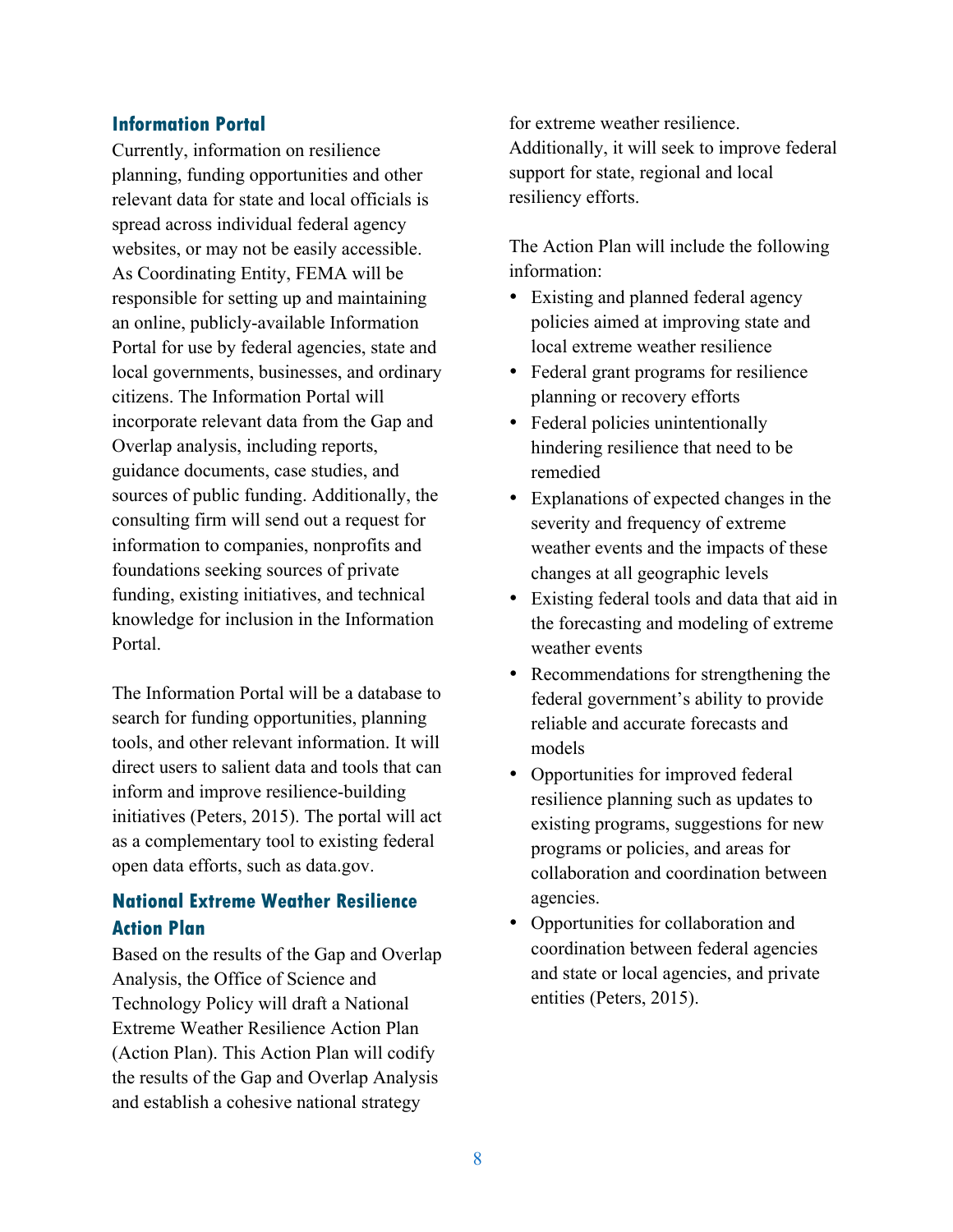*Lessons in Resiliency Planning from Australia*



**Brigade in New South Wales, Australia training residents in preparing for bushfires. Photo by Damien Ford, NSW Rural Fire Service**

*The Australian Government developed their own nationwide resilience plan, the National Climate Resilience Adaptation Strategy, which describes a set of strategies and principles to promote effective resilience building. Importantly, the resilience plan recognizes extreme weather as one of the greatest pending risks to the health of Australia's citizens and outlines ways to maintain national well-being in the context of a changing climate. In addition to human health risk, the Australian Government recognizes the high economic cost of extreme weather events, finding that for every \$1 invested well in building resilience delivers at least \$10 in eventual savings. The strategy includes an identification of risks, relevant information for key sectors, resilience best practices, and recommendations for disaster risk management. The Australian Government also aims to ensure that its own policies and initiatives do not hinder the capacity of the private sector, states, and territories to independently manage their risks (Commonwealth of Australia, 2016).*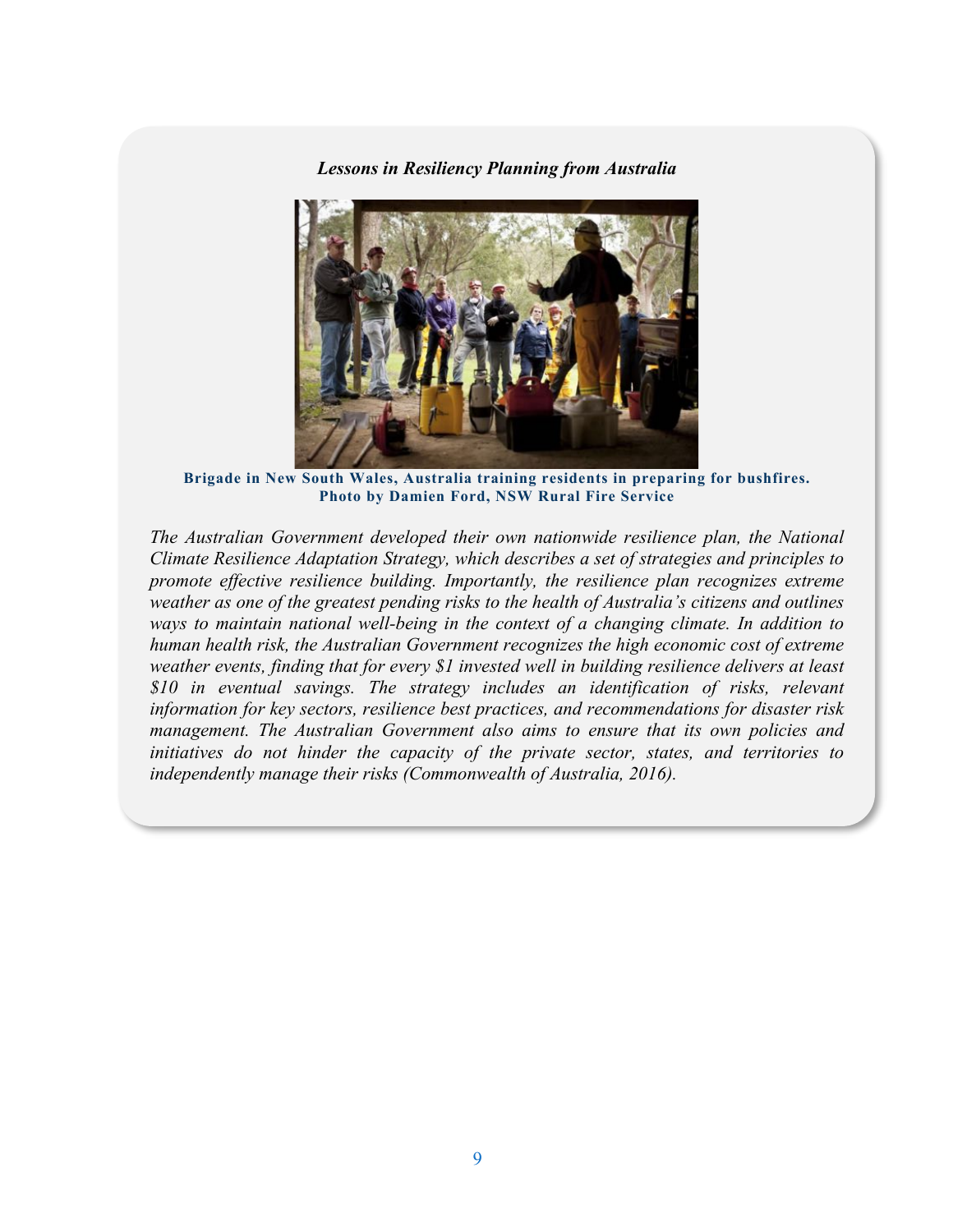# **Section IV: Program Design**

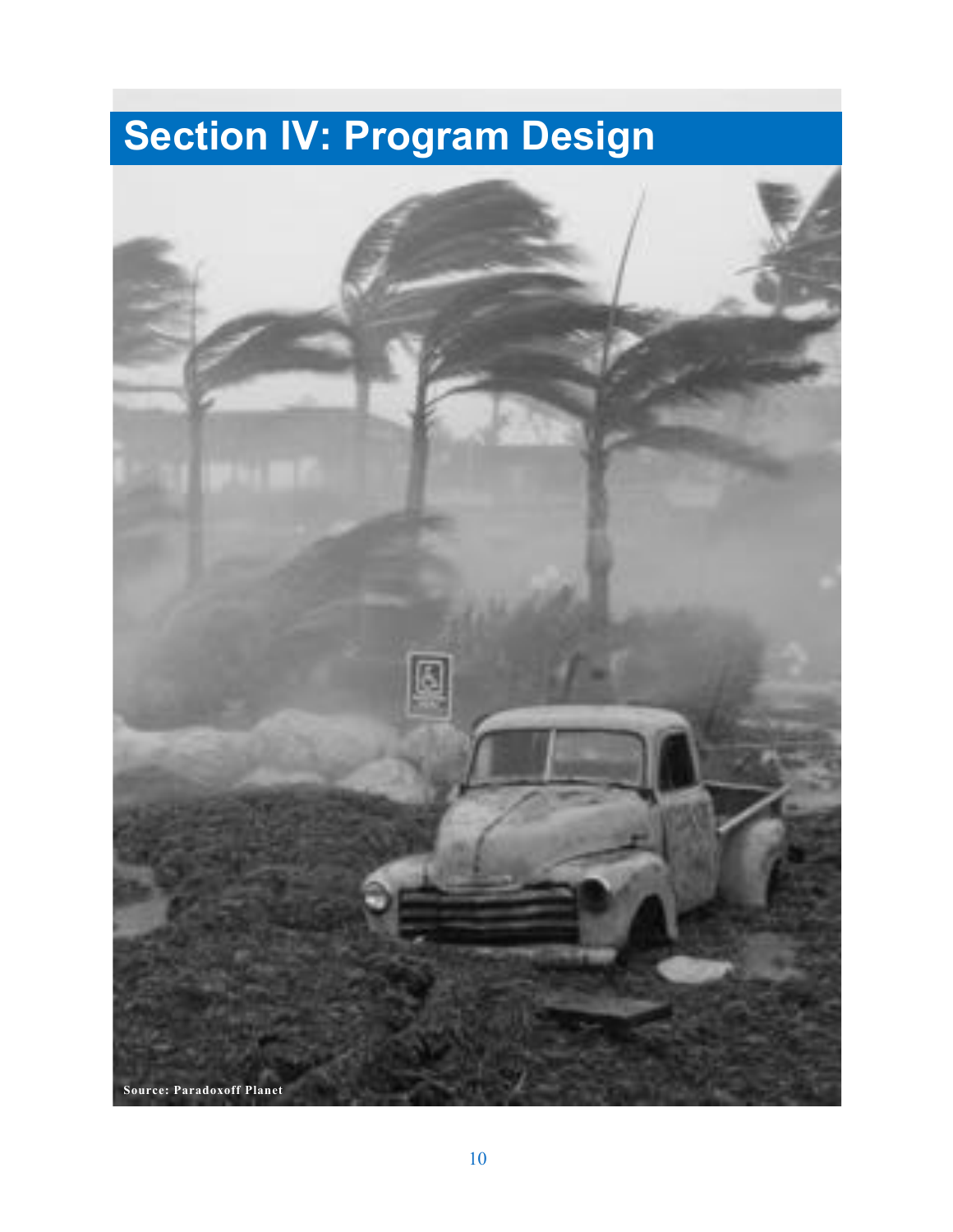## **Program Design**

### **Staffing**

The program will utilize existing Office of Science and Technology Policy staff to maximize efficiency and minimize cost. Personnel from the Director's Office, the Environment & Energy Division, the Office of the Chief Technology Officer, and the Budget & Administration Division have been selected based on their current scope of work. These staff will be assigned specific tasks required for the completion of the program deliverables, as detailed in Appendix II.

An external consulting firm will assist the Office of Science and Technology Policy in administering the STRONG Program. It is estimated that 5-7 individual consultants will be required to complete the program deliverables in 14 months. The consulting firm will be a turnkey solutions provider, able to provide three forms of program support:

- Strategic Advisory Services to assist the Senior Advisor to the Director of OSTP in developing a project roadmap and a timeline of intermediary tasks.
- Project Management Services including, but not limited to, organizing and facilitating meetings of the Working Group and Advisory Group, liaising with the detailees regarding the Gap and Overlap Analysis, and providing general administrative and logistical assistance.
- IT services for the creation and expansion of the Information Portal. The roles and responsibilities of the consultants are outlined in Appendix II.

## **Timeline**

There are two distinct phases of the program's implementation. Phase I, the program development period, refers to the first 14 months following the bill's enactment. The program's implementation period, or Phase II, begins once the final National Extreme Weather Resilience Action Plan is published in the Federal Register.

During Phase I, program staff must complete the Gap and Overlap Analysis and draft the National Extreme Weather Resilience Action Plan, as well as begin initial development of the Information Portal. A detailed chart outlining the key milestones, responsible individuals, and schedule for each of the program's components are detailed in Appendix IV.

Phase I activities will commence on January 1, 2017. As the Gap and Overlap Analysis serves as the foundation for both the Information Portal and the draft Action Plan, it will be the focus during the first six months of program activities. Work on the Action Plan will begin in July 2017 as work on the Gap and Overlap Analysis is winding down. However, the Gap and Overlap Analysis will continue at a decreased level during the rest of Phase I. Relevant information identified during the Gap and Overlap Analysis will be integrated into the Information Portal during the first 14 months. Appendix VI outlines key milestones for Phase I activities.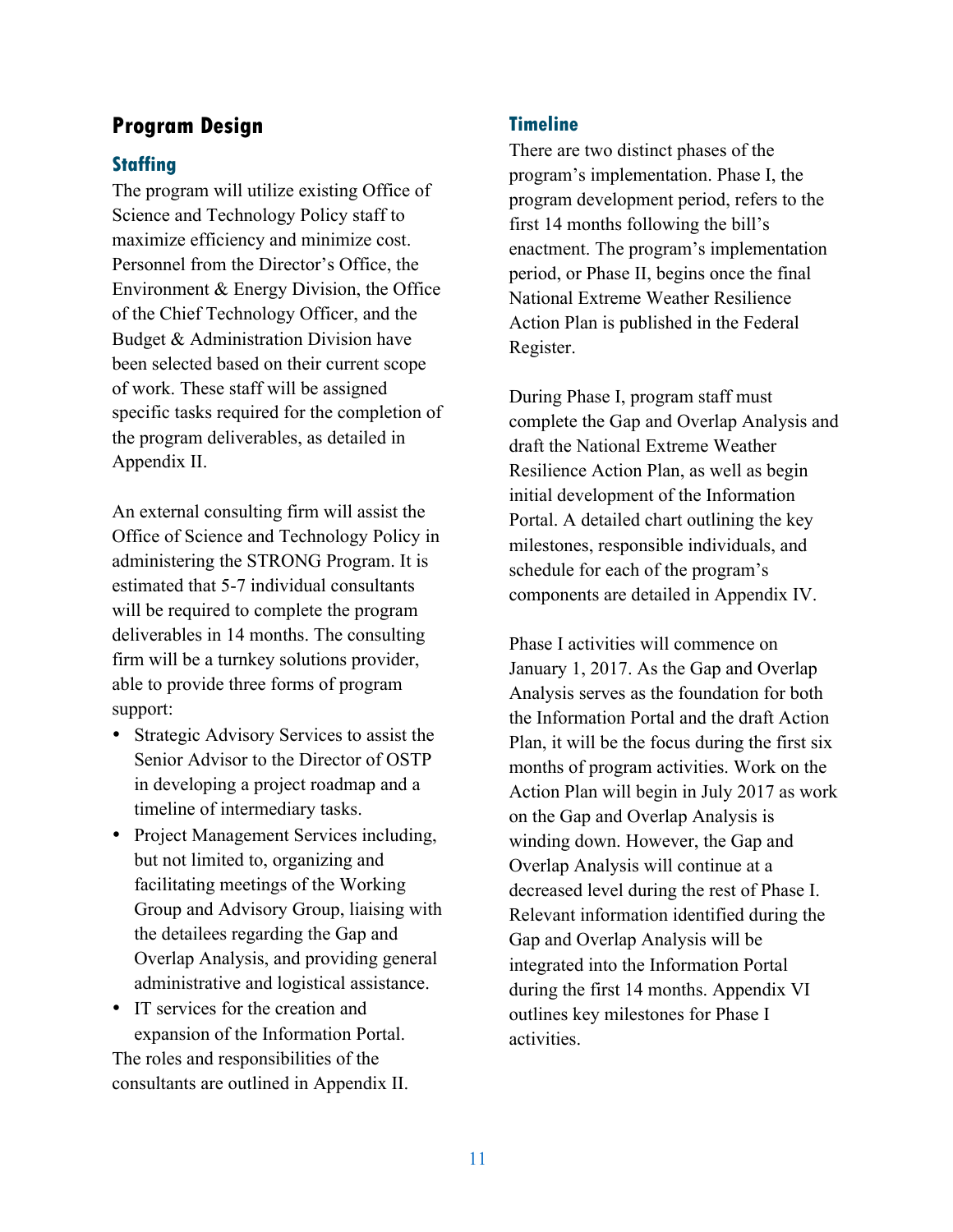#### **Budget**

Funding will be attained through different means during the two phases of the Act's implementation. Congress will appropriate funding for the activities performed during Phase I, as well as for the long-term maintenance of the program. Funding for on the ground resilience activities during Phase II will come from new and existing federal, state, local and private grant programs and resilience initiatives.

#### **Phase I**

The Program budget for Phase I will cover expenses related to the completion of the Gap and Overlap Analysis, the drafting of the Action Plan, and the initial development of the Information Portal. The total cost for these activities is \$2,437,415.

A detailed program budget, broken out by deliverable and quarterly cash flow needs, can be found in Appendix V. To simplify budgeting for the 14-month timeline of

Phase I, the first two months of the following fiscal year are included in Q4. Cash flow needs will peak during the second quarter and then begin to taper, with the lowest anticipated needs in the first quarter of 2018.

The Gap and Overlap Analysis and the drafting of the Action Plan will each require 40% of Personal Services budget, while development of the Information Portal will utilize the remaining 20%. Conversely, 50% of OTPS expenditures will occur during the development of the Information Portal, with the remaining fifty percent divided equally between the Gap and Overlap Analysis and the Action Plan. OTPS costs are higher for the Information Portal as it is expected that the consultants will spend at least 50% of their total hours working on its development and integration (refer to Figure 2).



**Figure 2: STRONG Act Labor-Hour Utilization per Program Component**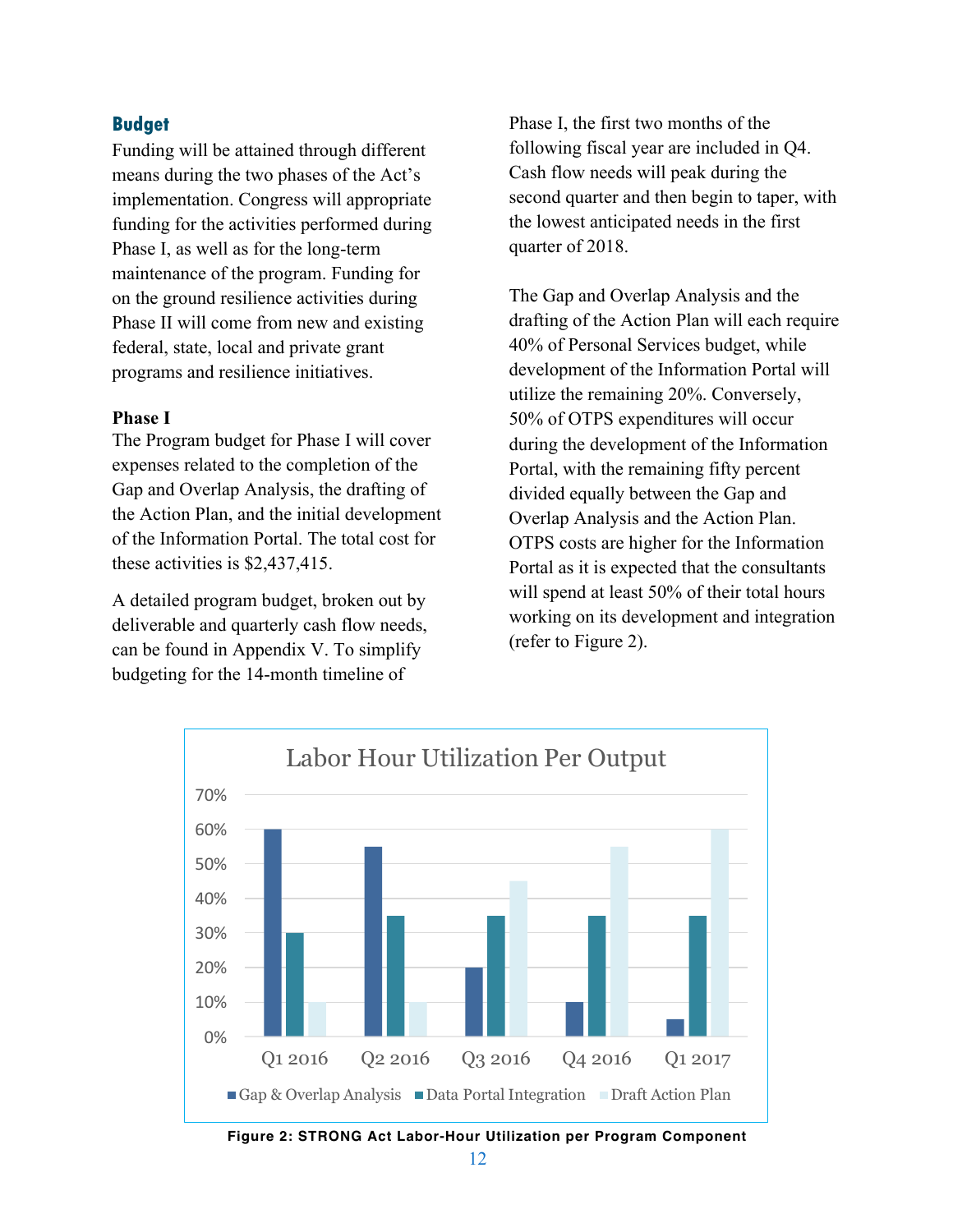

**Figure 3: Expenditure Share Chart**

#### **Budget Elements**

#### *Salary – Total: \$781,254*

Costs have been calculated using employee salary data from the Office of Science and Technology Policy extrapolated to the 14 month time period of Phase I. Each employee's 14-month salary was multiplied by the fraction of time they're expected to work on the project to obtain their total salary cost to the program.

#### *Consultant – Total \$865,534*

Consultant costs assume that there will be seven full-time individuals working a standard 2,080 work week per year, expanded to 2,434 for the 14-month timeline. These hours are derived from the annual salary limitations for consultants as outlined by the Federal Office of Personnel Management. Hourly consultant rates vary

based on level of service. The hourly consultant rate range used is \$60 - \$170.

#### *Fringe – Total \$390,627*

Fringe costs are calculated as 50% of salary costs and are comprised of FICA, unemployment, retirement, and health insurance costs.

#### *General & Administrative –\$400,000*

General & Administrative costs account for 16% of Phase I total program expenditures and include relevant allocations for equipment, medical supplies and expenses, space costs, liability/property insurance, meeting supplies, office supplies, internet and phone services, postage, and printing.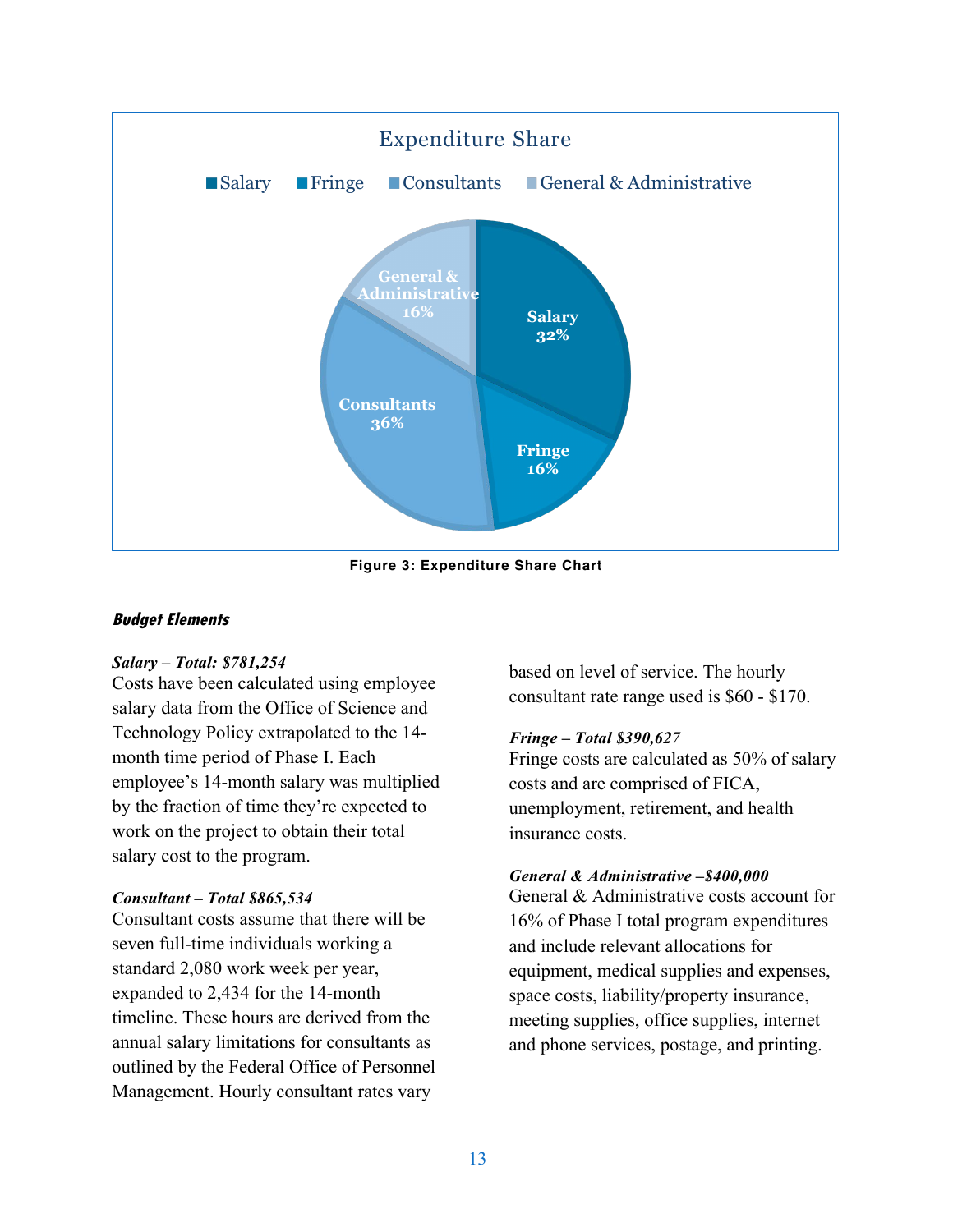#### **Phase II**

In Phase II, funding is necessary to implement the resiliency solutions described in the Action Plan. These solutions could include, but are not limited to, building infrastructural resilience and improving forecasting methodologies. Federal agencies, private sector companies, and non-governmental organizations that are already supporting similar activities will be the main sources of funding for these activities. These opportunities will be integrated into the Information Portal so that state, regional, and local officials can obtain information on potential sources of funding assistance for their resilience initiatives. Congress-appropriated funding will support ongoing development and maintenance of the Information Portal.

Private sector funding will be leveraged through various mechanisms, including green bonds, catastrophe bonds and climate risk insurance. As an example, in the aftermath of Hurricane Sandy, the New York City Metropolitan Transit Authority (MTA) found that the traditional insurance avenues utilized for insurance contracted dramatically, Accordingly, the MTA worked to develop an innovative solution and secured \$200 millions of insurance protection in the form of catastrophe bonds issued by MetroCat Re Ltd., a special purpose insurer. Other private sector constituents assisted with the deal's transaction, including Raymond James and Associates, Inc. as financial advisor and Goldman Sachs and Co., as an underwriter (Metropolitan Transit Authority). Additionally, state and local governments will be encouraged to engage with the

private sector and to form public-private partnerships with companies working on post-disaster recovery and the development of resilient infrastructure. Additional examples of funding opportunities are outlined in Figure 4.

#### Private Funding

• **The Resilience Fund** – a recurring private equity fund managed by Resilience Capital Partners that recently raised \$300 million for investment in market solutions for climate resilience.

#### Public Funding

- **NOAA Grants**  NOAA's National Ocean Service and Fisheries Service are providing a combined \$9 million in competitive grant awards through the Regional Coastal Resilience Grant Program and Coastal Ecosystem Resilience Grant Programs.
- **NSF Prediction of and Resilience against Extreme Events (PREEVENTS)** – this program awards grants to research projects focused primarily on improving our ability to predict and model extreme weather events at various spatial and temporal scales.

#### Public-Private Partnership Funding

• **Resilience AmeriCorps** – grants provided to support community extreme weather and climate change resiliency planning and implementation efforts.

#### **Figure 4: Funding Examples**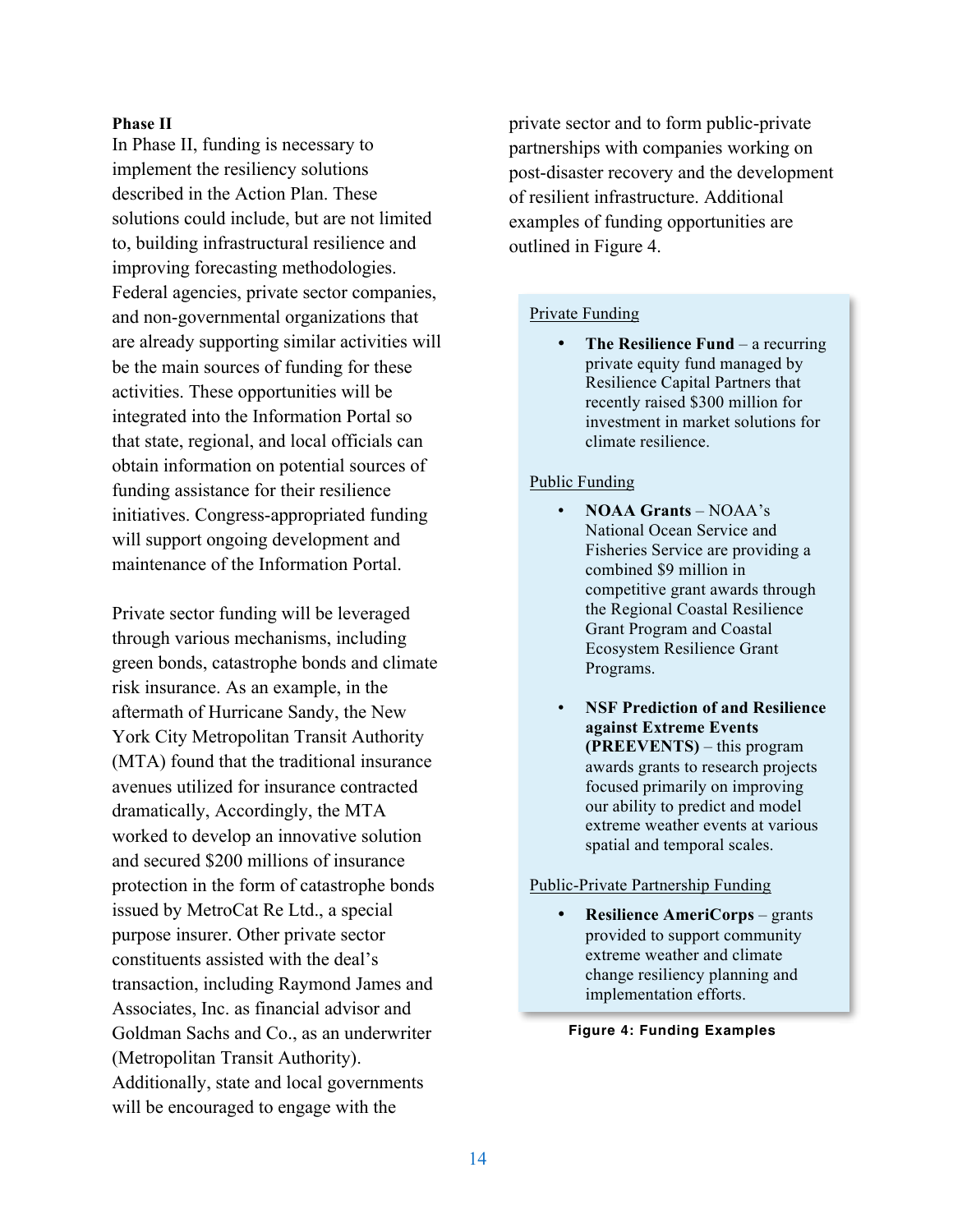

**Kresge Foundation granted more than \$ 4 million for resiliency efforts across cities. Photo by Ed Serecky/ Kresge Foundation**

#### *Planning Ahead*

*The Kresge Foundation, an American philanthropic private foundation, has provided*  tens of millions of dollars in funding for local resilience initiatives in the form of *planning grants and other investments (Kresge Foundation, 2016). In 2015, the foundation encouraged coastal resilience to extreme weather in Louisiana with two 2 year grants totaling \$440,000. A \$200,000 grant was awarded to the Baton Rouge Center for Planning Excellence to assist the organization in developing master plans for transportation and infrastructure in the face of climate change (Kresge Foundation Center for Planning Excellence, 2016). A \$240,000 grant was awarded to the Coalition to Restore Coastal Louisiana for the development of nonstructural flood-risk reduction measures including drainage improvement and community risk awareness (Kresge Foundation Coastal Louisiana, 2016).* 

*.*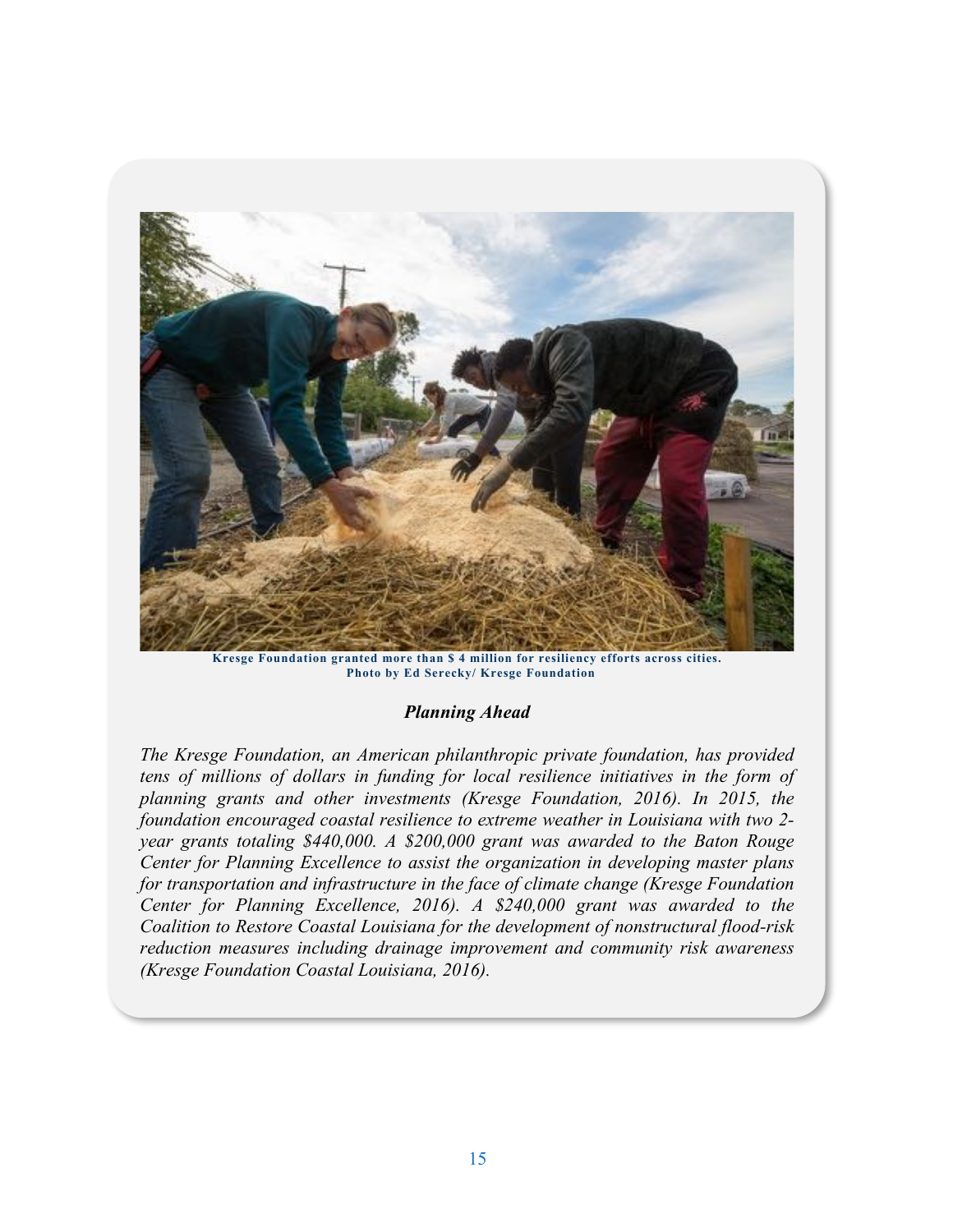# **Section V: Measuring Success**

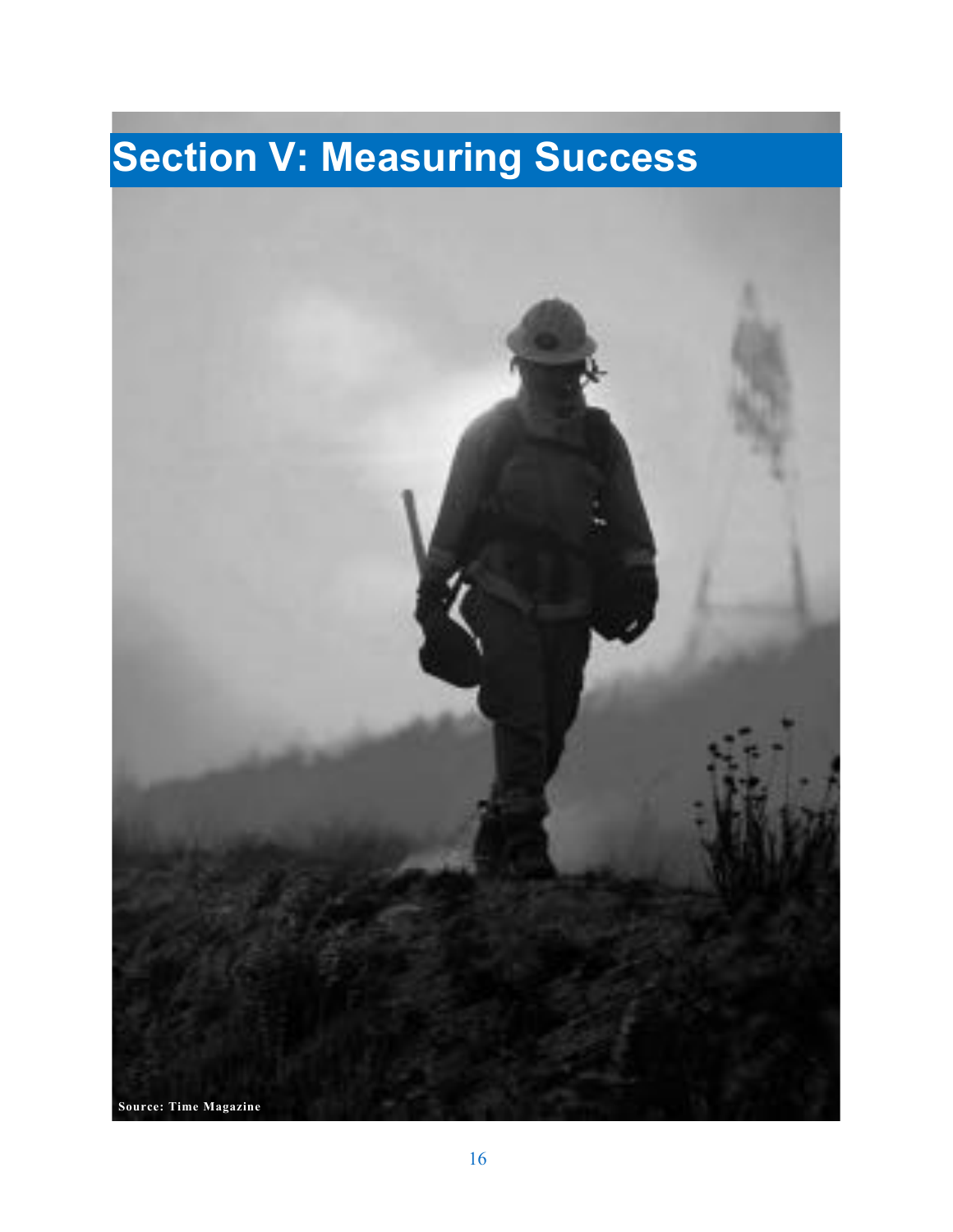# **Measuring Success**

During the program's first 14 months, success requires the completion of the Gap and Overlap Analysis and draft National Extreme Weather Resilience Action Plan, as well as initial development of the Information Portal. Key metrics and corresponding thresholds have been designed to ensure that each of these deliverables are successfully achieved (Appendix V). Throughout this first phase of implementation, it is critical that members of both the Advisory Group and Working Group are engaged and contributing to the design process. These two groups represent the diverse needs and experiences of state and local stakeholders and the federal-level expertise on extreme weather and resilience planning, respectively. Both of their viewpoints and bases of knowledge are necessary to ensure a comprehensive and cohesive national strategy.

Long-term metrics make it possible measure the program's progress on increasing national resilience to extreme weather events. Ideally, the Action Plan will encourage state, local and tribal officials to incorporate resilience into their regulations and planning processes. Individual local, state and tribal resilience initiatives will likely have project-specific metrics by which to track progress. Federal agencies will be responsible for ensuring that the issues identified during the Gap and Overlap Analysis are remedied and that interagency coordination improves. The Federal Emergency Management Agency will estimate the amount of economic losses prevented and the number of lives saved because of these efforts.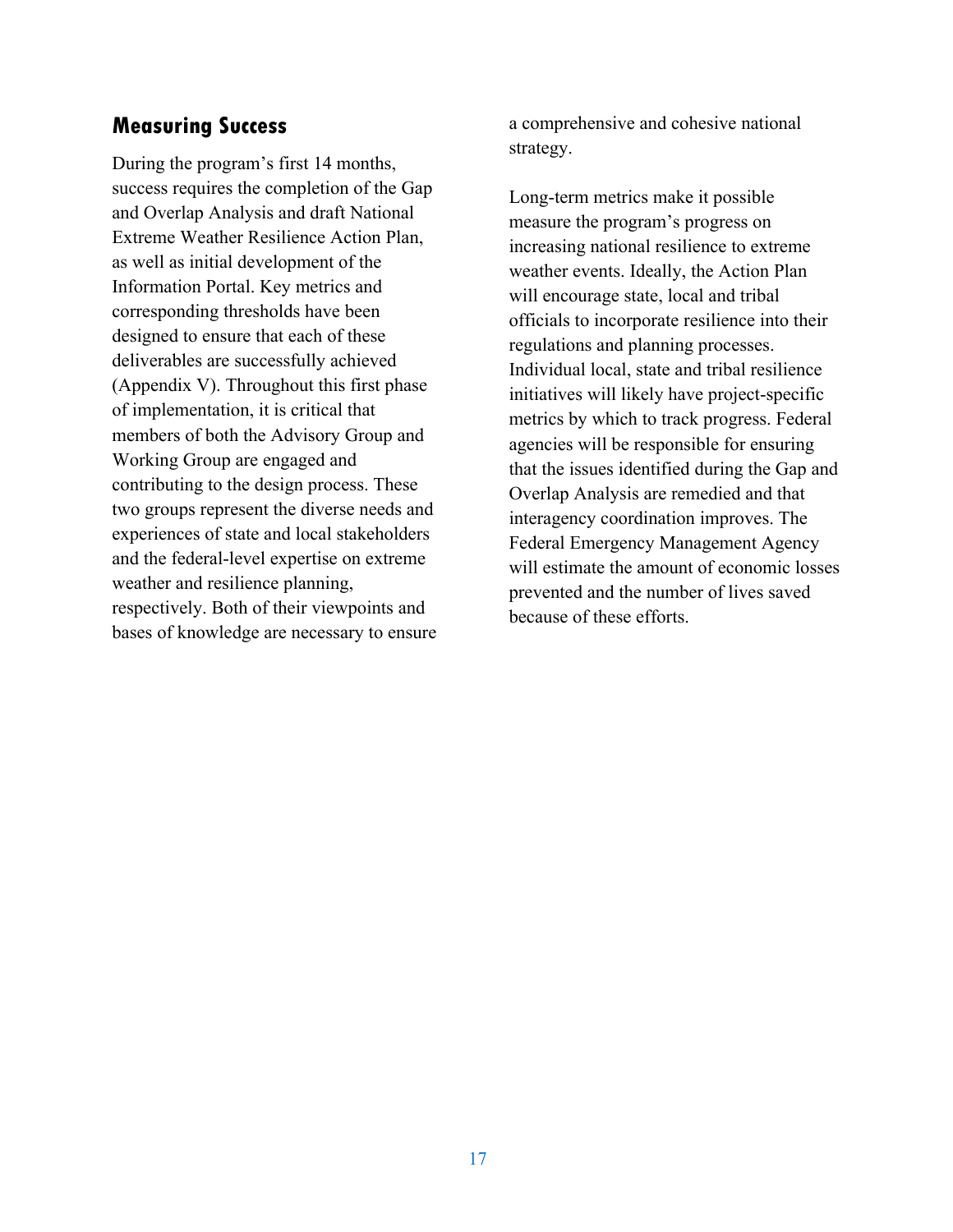#### *Revisiting South Carolina*

*Since the 2015 floods, South Carolina officials have begun to better coordinate resilience planning, and adopt goals similar to those in the STRONG Act. Charleston recently published a Sea Level Rise Strategy that seeks to align funding sources for resilience planning, coordinate its strategies with neighboring counties, and incorporate the input of leading academics. One local engineering firm has been tasked with revamping Charleston's seawalls using FEMA resilience guidelines. Similar efforts are underway throughout the state.* 

*FEMA estimates that on average, every dollar spent on resilience planning correlates to \$4 in savings. Utilizing this ratio, South Carolina could had have potentially saved over \$1.1 billion dollars if officials had worked collectively with the best available information. Additionally, the deaths of many of the flood's victims may have been prevented.*

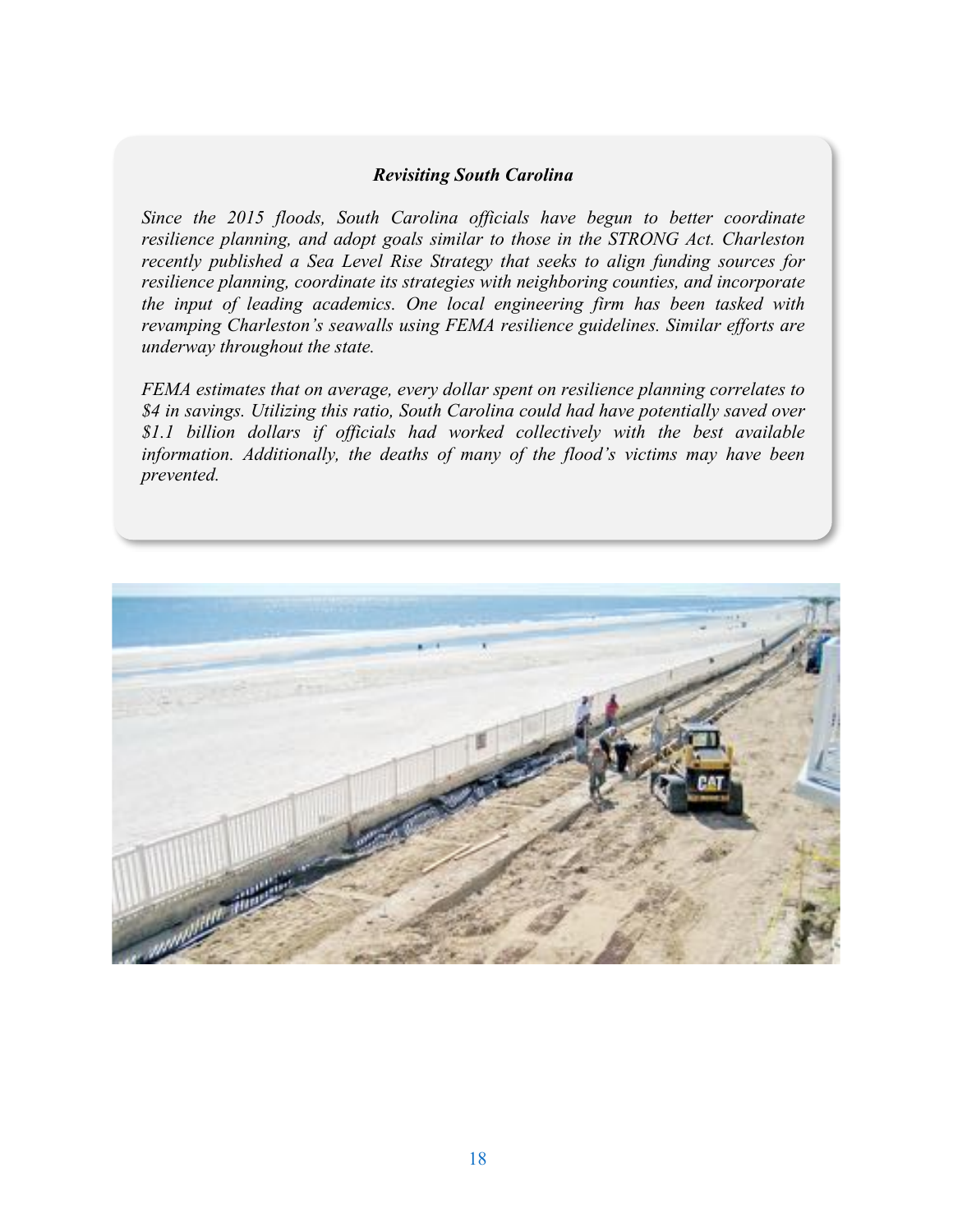# **Section VI: Conclusion**

Extreme weather events affect every region of the United States, causing significant damages to economic activity and human health. Evidence indicates that the frequency and intensity of extreme weather events will increase in the short- to medium-term (Intergovernmental Panel on Climate Change, 2016). Therefore, it is becoming increasingly imperative to the economic and social well-being of our nation that we address the issues of extreme weather and improve national resilience.

Unfortunately, the United States does not currently have a national strategy to prepare for and respond to extreme weather events. Current resilience planning efforts are uncoordinated and disjointed, greatly hindering their effectiveness. The program put in place by STRONG Act will serve as a coordinated effort to optimize existing resources and identify new opportunities for mitigating the severe economic and social impacts of extreme weather events, with the ultimate goal of building a more resilient nation.

What is at stake is the economic and social well-being of our communities. Over the past 30 years, there have been 130 weather events in the United States that caused \$1 billion in damages each. In total, these weather events have been responsible for more than \$880 billion in economic losses and over 16,000 deaths. Ensuring that our communities remain protected, vibrant, and strong is of critical importance and should not be left to a patchwork of disjointed, unorganized approaches and programs. A more resilient future is achievable if the proper plan is in place to collectively work towards it.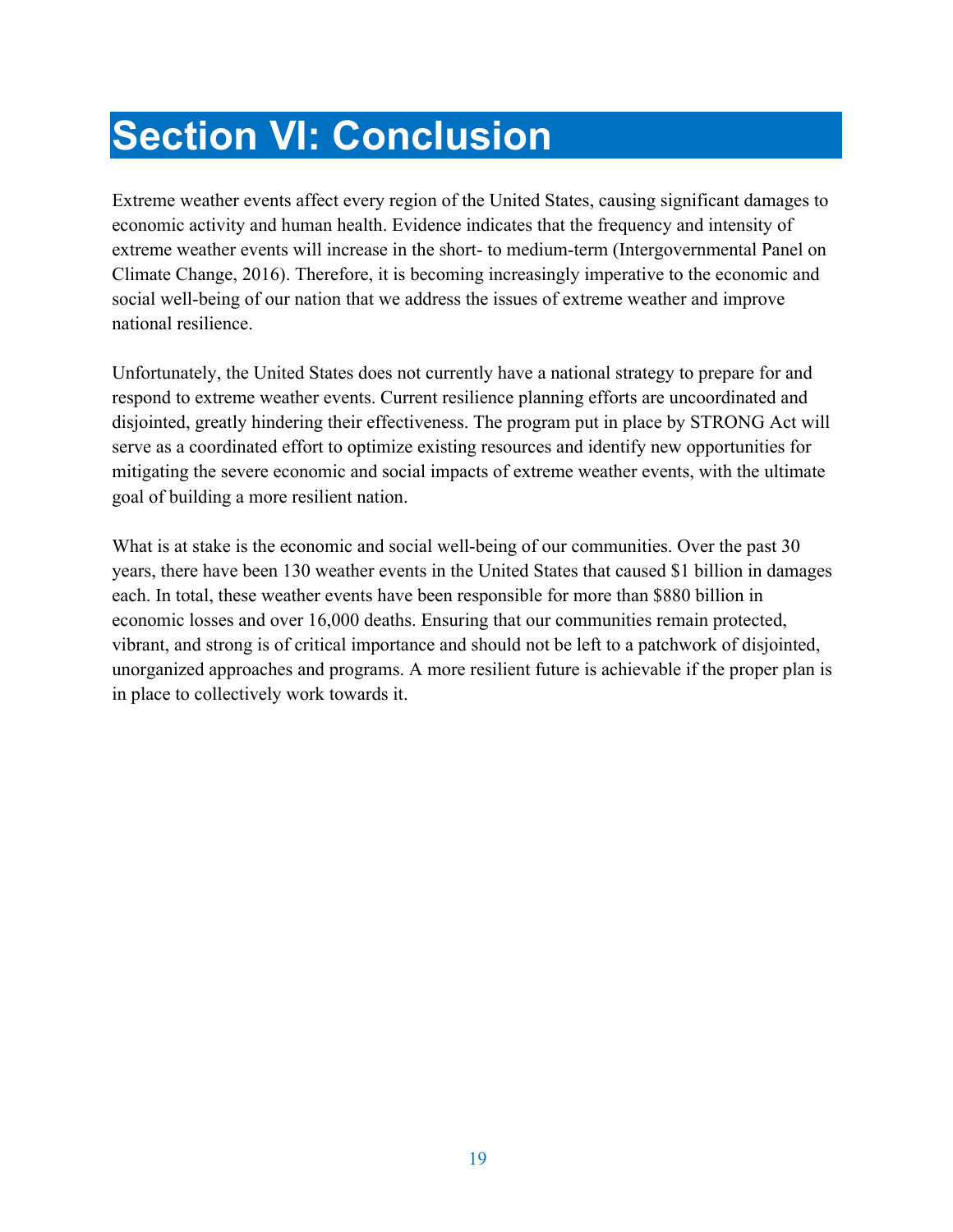# **References**

- Commonwealth of Australia. (2016) *National Climate Resilience and Adaptation Strategy 2015. Retrieved from* https://www.environment.gov.au/system/files/resources/3b44e21e-2a78- 4809-87c7-a1386e350c29/files/national-climate-resilience-and-adaptation-strategy.pdf
- Congress.Gov. (2015, May 4). H.R.2227 114th Congress (2015-2016): STRONG Act. Retrieved December 11, 2016, from https://www.congress.gov/bill/114thcongress/house-bill/2227
- Flynn, S. E. (2016, August). *The South Carolina Deluge: Lessons from a Watershed Disaster* (Rep.). Retrieved from http://www.northeastern.edu/resilience/wp-content/ uploads/ 2016/09/ S\_Flynn\_South\_Carolina\_Deluge-Resilience\_Lessons\_from\_ a Watershed Disaster Northeastern Univ Aug16.pdf
- Intergovernmental Panel on Climate Change*. (2016). Managing the Risks of Extreme Events and Disasters to Advance Climate Change Adaptation.* New York: Cambridge University Press. Retrieved from https://www.ipcc.ch/pdf/special-reports/srex/SREX\_Full\_ Report.pdf
- The Kresge Foundation. (2016). Environment. Retrieved from http://kresge.org/programs/ environment [Kresge Foundation, 2016]
- The Kresge Foundation. (2016). Coalition to Restore Coastal Louisiana. Retrieved from http://kresge.org/grant/coalition-restore-coastal-louisiana [Kresge Foundation Coastal Louisiana, 2016]
- The Kresge Foundation. (2016). Center for Planning Excellence. Retrieved from http://kresge.org/grant/center-planning-excellence-1 [Kresge Foundation Center for Planning Excellence, 2016]
- Metropolitan Transit Authority. *(2016). MTA Secures \$200 Million of Insurance Protection for Future Sandy-Like Storms.* Retrieved from http://www.mta.info/press-release/mtaheadquarters/mta-secures-200-million-insurance-protection-future-sandy-storms
- Multihazard Mitigation Council (MMC). *(2016). Developing Pre-Disaster Resilience Based on Public and Private Incentivization.* National Institute of Building Sciences. Retrieved from http://c.ymcdn.com/sites/www.nibs.org/resource/resmgr/MMC/MMC\_ResilienceIncentiv esWP.pdf
- National Weather Service. *(2016, April 6). National Weather Service Office of Climate, Water, and Weather Services National Hazard Statistics.* Retrieved from http://www.nws.noaa.gov/om/hazstats.shtml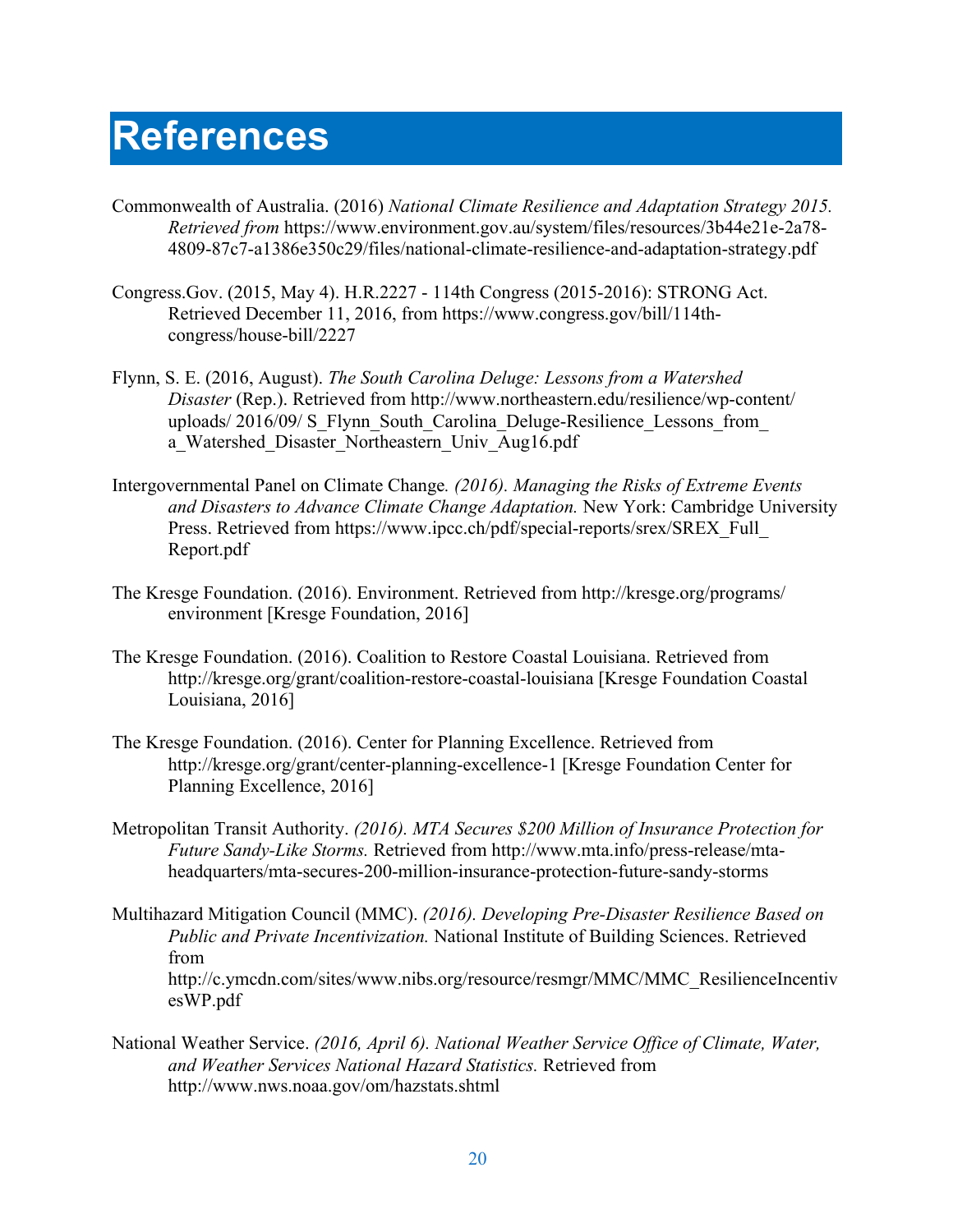NOAA. (2016). *Coastal Zone Management Act.* Retrieved from https://coast.noaa.gov/czm/act/

- Peters, S. (2015). H.R.2227 STRONG Act. Retrieved from https://www.congress.gov/bill/114th-congress/house-bill/2227/text
- Tarlock, A. D., & Chizewer, D. M. (2016). *Living with Water in a Climate-Changed World: Will Federal Flood Policy Sink or Swim.* Envtl. L., 46, 491. Retrieved from http://elawreview.org/articles/volume-46/living-with-water-in-a-climate-changed-worldwill-federal-flood-policy-sink-or-swim/
- United States Government Accountability Office. (2015). *Limiting the Federal Government's Fiscal Exposure by Better Managing Climate Change Risks.* United States Government Accountability Office. Retrieved from http://www.gao.gov/assets/670/668415.pdf
- US Army Corps of Engineers. (2016). *Climate Change Adaptation Plan.* Retrieved from http://www.corpsclimate.us/docs/USACE\_Adaptation\_Plan\_12-NOV-2015\_hires.pdf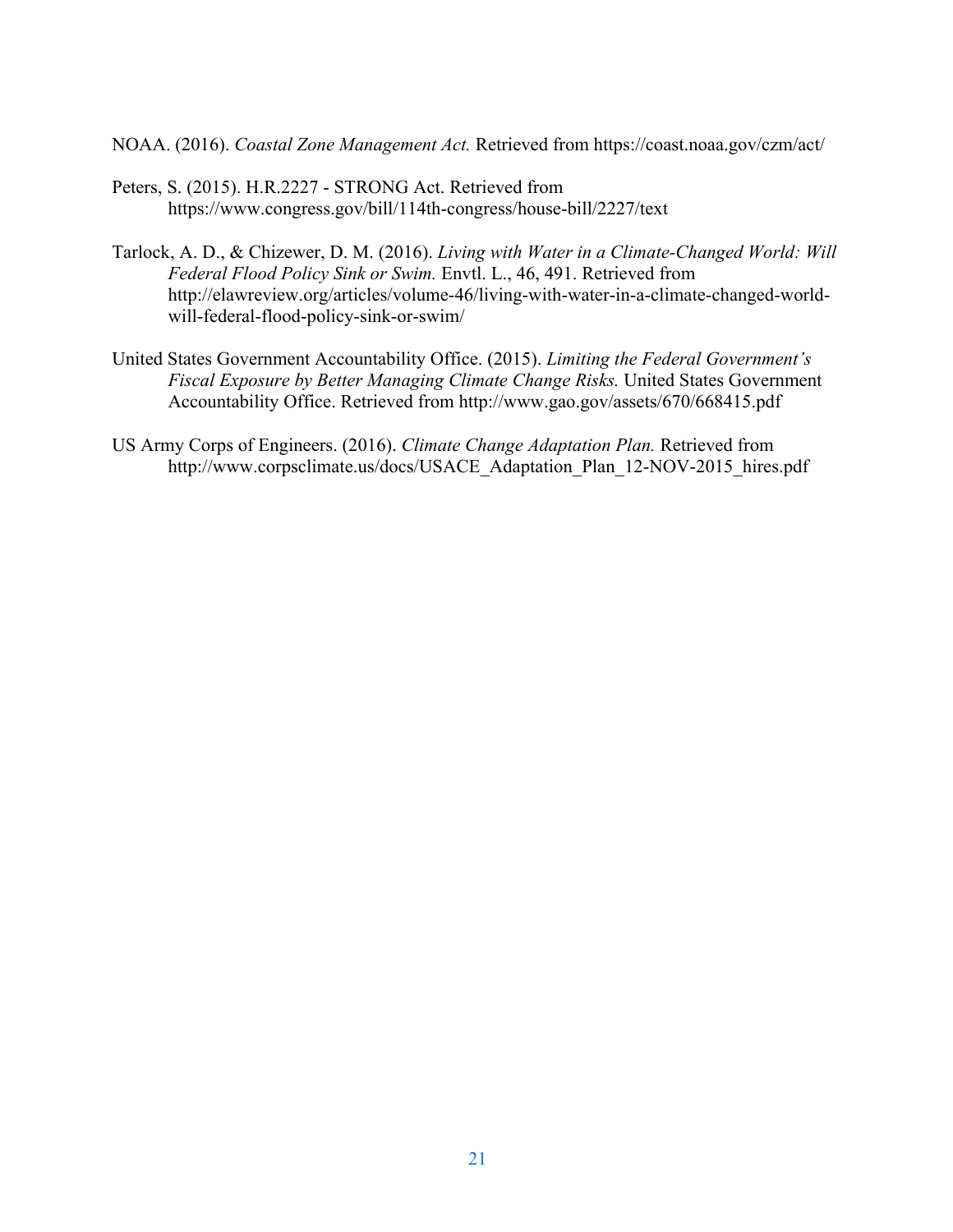# **Appendices**

## **I. Interagency Working Group and Advisory Group Composition**

## **Interagency Working Group**

The Following federal agencies are mandatory participants in the Interagency Working Group:

- Office of Management and Budget
- National Security Staff
- Council of Economic Advisors
- Council on Environmental Policy
- Domestic Policy Council

The Director, in consultation with the Department of Homeland Security, will include of other relevant Federal agencies. The following agencies were selected for their diverse relevant expertise and prominent roles in the Federal Government's executive branch. Additionally, five of these federal agencies had climate-related budget appropriations in Fiscal Year 2016:

- § Federal Emergency Management Agency
- National Aeronautics and Space Administration
- National Oceanic and Atmospheric Administration
- § National Science Foundation
- United States Army Corps of Engineers
- United States Department of Agriculture
- United States Department of Energy
- United States Department of Housing and Urban Development
- United States Department of the Interior
- United States Department of Transportation
- United States Environmental Protection Agency
- United States Global Change Research Program

## **Advisory Group**

The STRONG Act requires one Representative from the National Emergency Management Association (NEMA) to serve on the Advisory Group.

Further, the Act calls for seven representatives from states and state associations. The Interagency Working Group has discretion over these constituents and the following representatives were chosen for their diverse representation:

- National Resources Committee Chair, National Governors Association
- President, Environmental Council of States; Director of Environmental Programs, Colorado Department of Public Health and Environment
- Executive Director of Public Policy, American Farm Bureau Association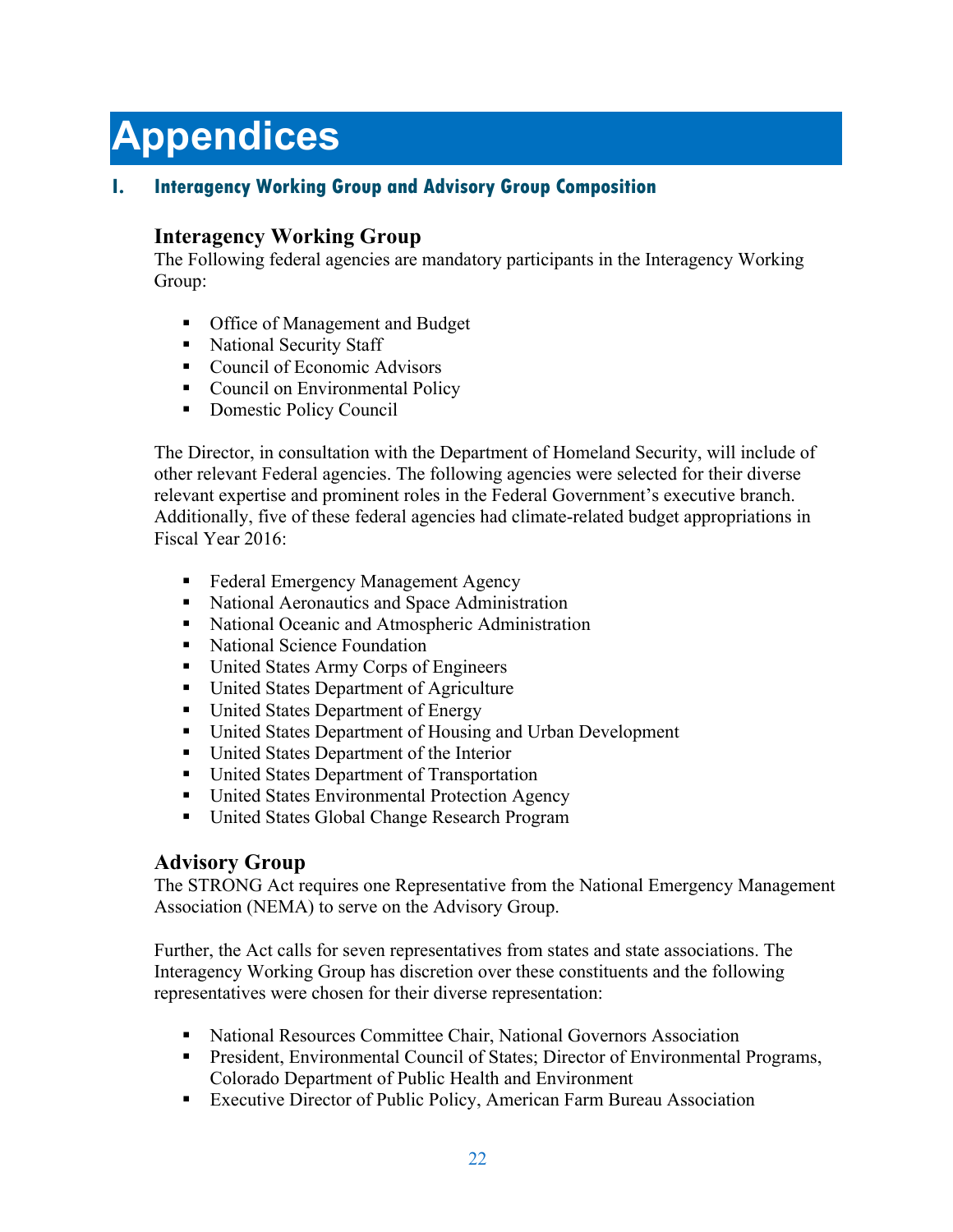- President and Chief Executive Officer, American Insurance Association
- President, American Society of Civil Engineers
- President, Agricultural Council of California
- Director, Florida Division of Emergency Management

Additionally, the Act calls for eight representatives from local entities and associations, including representation from at least one tribal nation and major metropolitan area. Based on these criteria, the following representatives were chosen:

- Chairman and President, Alaska Native Tribal Health Consortium
- Senior Director, New York City Mayor's Office of Recovery and Resiliency
- Chairman, New Orleans Chamber of Commerce
- President, United States Conference of Mayors
- President, National Association of Towns and Townships
- President, National Congress of American Indians
- President and Chief Executive Officer, American Association of Chamber of Commerce Executives
- President, American Water Works Association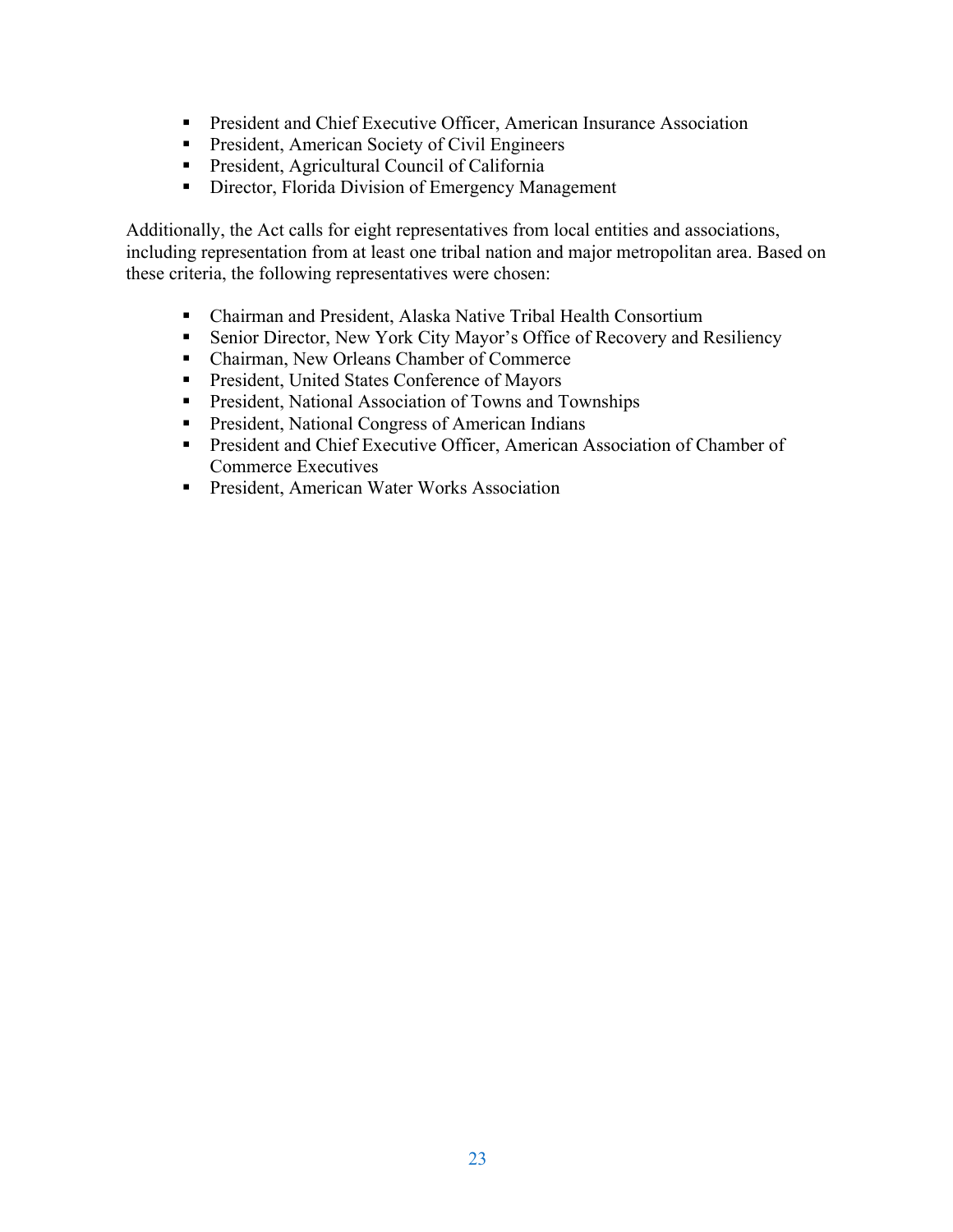# **II. Staffing and Consultant Plan**

| <b>OSTP Staff</b>                                                                                                                                                                                                                                                                                                                                                                                                     |
|-----------------------------------------------------------------------------------------------------------------------------------------------------------------------------------------------------------------------------------------------------------------------------------------------------------------------------------------------------------------------------------------------------------------------|
| Chief of Staff, Director's Office<br>Prepare staffing plan.                                                                                                                                                                                                                                                                                                                                                           |
| <b>Budget Analyst</b><br>Reconcile budget with staffing plan and project roadmap.                                                                                                                                                                                                                                                                                                                                     |
| Senior Advisor to the Director<br>Assist Director with project roadmap development.<br>$\bullet$<br>Assist Director with synthesis of Gap & Overlap Analysis for Action Plan development.<br>$\bullet$                                                                                                                                                                                                                |
| Assistant Director, Natural Disaster Resilience, Environment & Energy Division<br>Convene Interagency Working Group.<br>٠<br>Assist Director with project roadmap development.<br>$\bullet$<br>Liaise with Interagency Working Group during Gap & Overlap Analysis and Action Plan<br>$\bullet$<br>development.<br>Assist Director with synthesis of Gap & Overlap analysis for Action Plan development.<br>$\bullet$ |
| Senior Policy Advisor, Public Engagement, Director's Office<br>Convene Advisory Group.<br>٠<br>Assist Director with project roadmap development.<br>$\bullet$<br>Liaise with Advisory Group during Gap & Overlap Analysis and Action Plan development.<br>$\bullet$<br>Assist Director with synthesis of Gap & Overlap Analysis for Action Plan development.<br>$\bullet$                                             |
| Assistant Director, Climate Resilience and Information, Environment & Energy Division<br>Chart out information needed from each agency to facilitate Gap & Overlap Analysis.<br>$\bullet$<br>Liaise with team of detailees to obtain this information.<br>$\bullet$<br>Identify and collate relevant information to be included in the portal.<br>$\bullet$                                                           |
| Deputy Chief Technology Officer, Office of the Chief Technology Officer<br>Specifications for Information Portal.<br>Liaison with External Consultant on data portal development.<br>Provide updates to Coordinating Entity on Data Portal.                                                                                                                                                                           |
| Administrative Officer<br>Manage consulting contract, draft project roadmap, provide logistical and administrative support for<br>meetings, mobilize detailees, provide consultants with information and support as needed.<br>Assist External Consultant to organize Interagency Working Group & Advisory Group meetings.<br>Draft & submit meeting reports internally.                                              |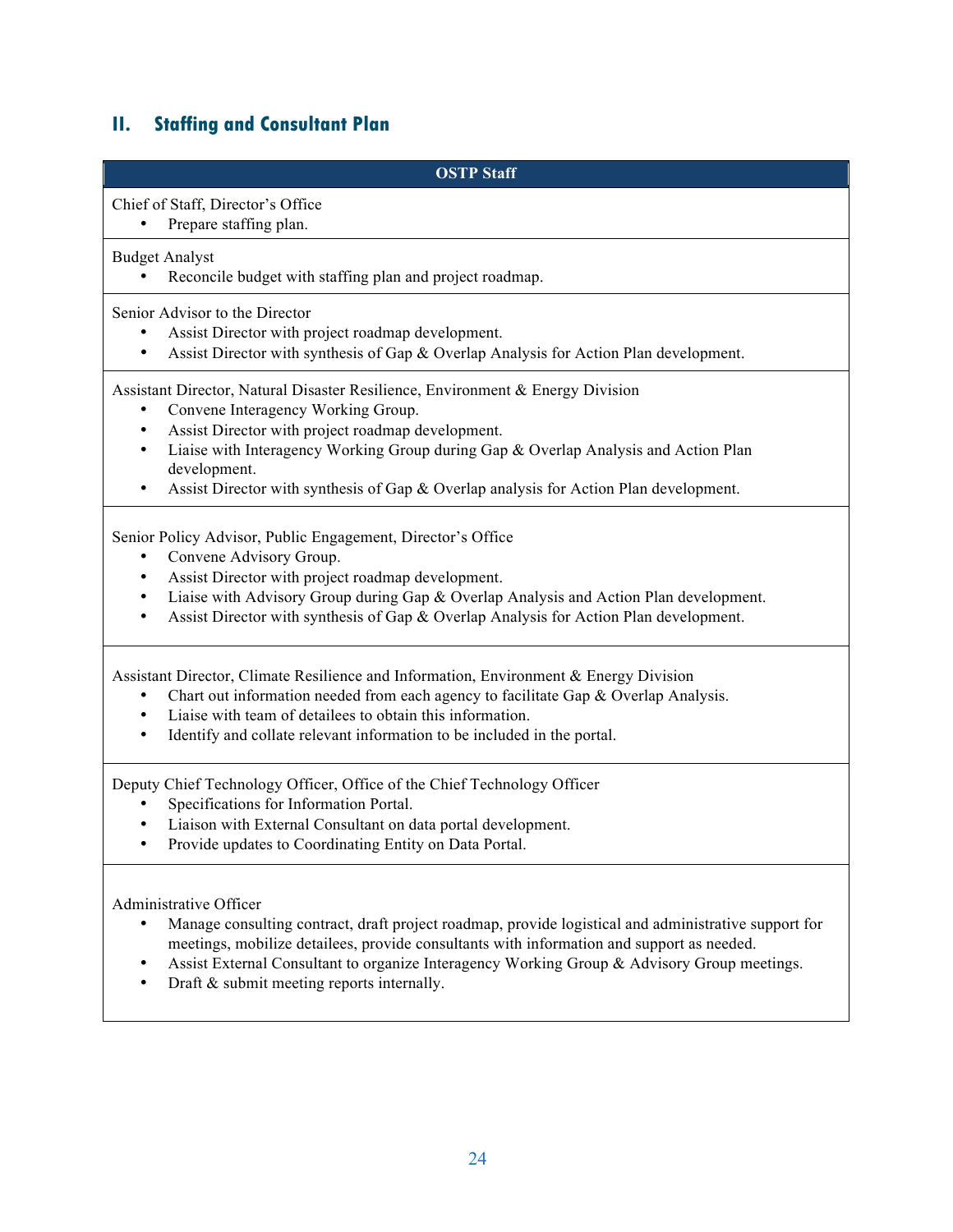#### **Consultants**

Advisory Team (1 senior consultant)

- Provide strategic advisory for project roadmap development.<br>• Provide strategic advisory and project management support for
- Provide strategic advisory and project management support for Action Plan development.

Project Management Team (1 mid-level and 1-2 junior consultants)

- Liaise with team of detailees for scheduling, logistics and administration of meetings.
- Facilitate Interagency Working Group & Advisory Group meetings to identify deliverables.<br>• Submit formal project meeting reports.
- Submit formal project meeting reports.

IT Team (1 mid-level and 1-2 junior consultants)

• Develop Information Portal in close coordination with Deputy Chief Technology Officer.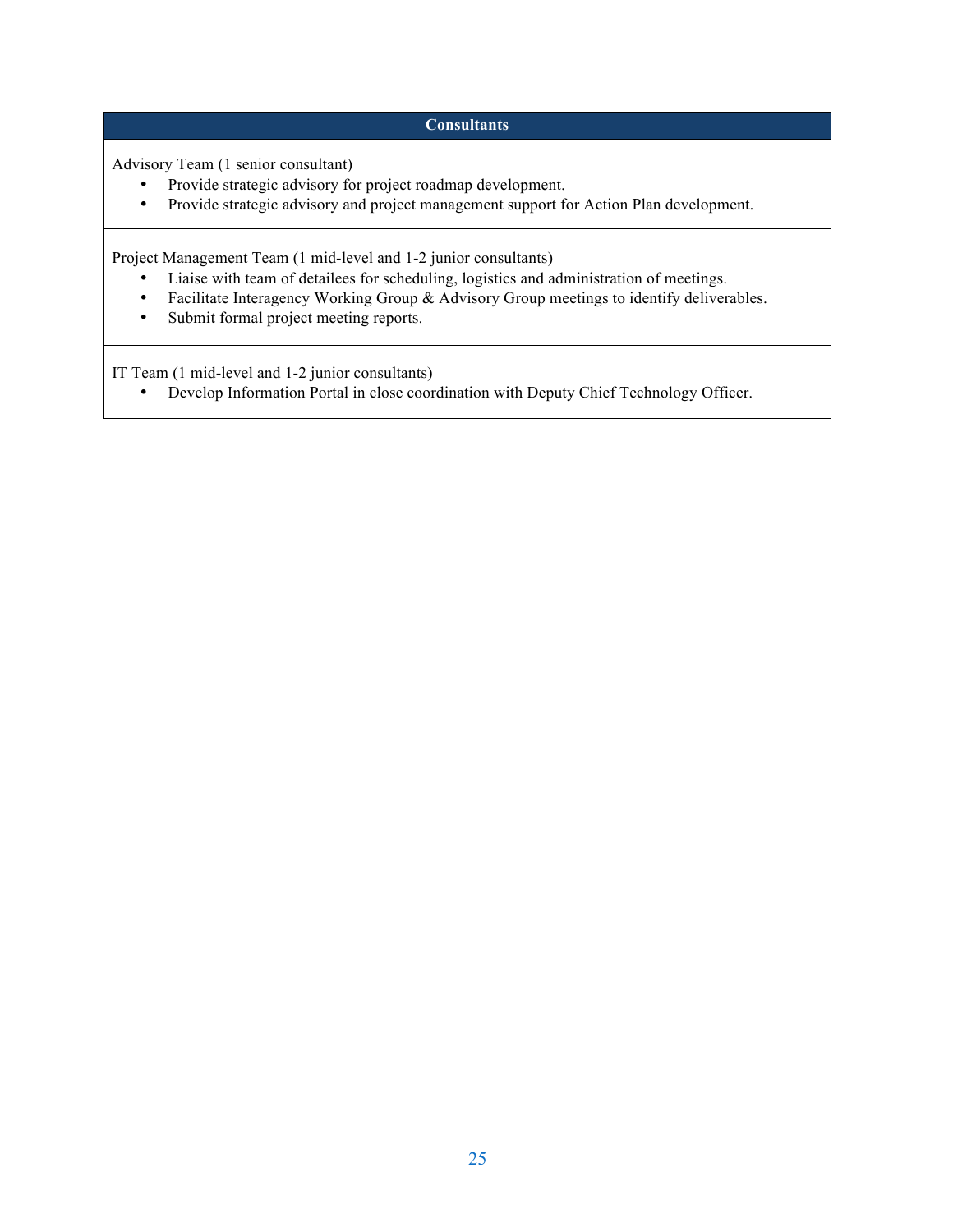## **III. Organizational Chart**

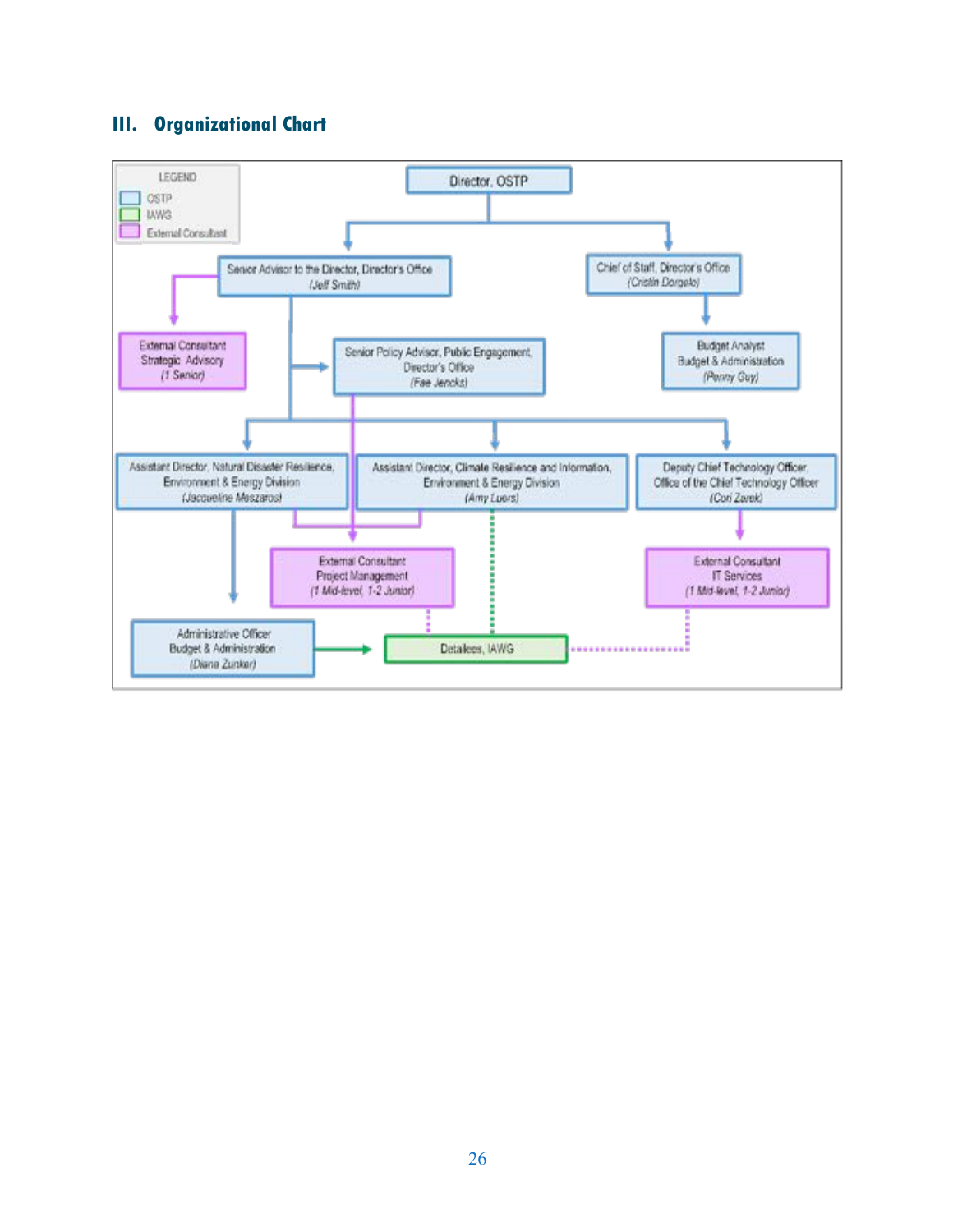# **IV. Key Milestones**

| <b>Gap And Overlap Analysis Key Milestones</b>                                               |                                                                                         |                 |  |  |
|----------------------------------------------------------------------------------------------|-----------------------------------------------------------------------------------------|-----------------|--|--|
| <b>Milestone</b>                                                                             | <b>Responsible Individual(s)</b>                                                        | <b>Schedule</b> |  |  |
| Selection of Interagency Working Group                                                       | Director of the Office of Science and<br><b>Technology Policy</b>                       | Week 1          |  |  |
| Selection of Advisory Group                                                                  | Interagency Working Group                                                               | Weeks 2-4       |  |  |
| Memo outlining responsibilities of<br>Interagency Working Group and<br><b>Advisory Group</b> | Director                                                                                | Week 4          |  |  |
| Determination of information needed<br>from each agency for analysis                         | Assistant Director of Climate<br>Resilience and Information for<br>Environment & Energy | Weeks 3-5       |  |  |
| Preliminary completion of analysis                                                           | Consultants                                                                             | Month 6         |  |  |
| Editing and integration of results from<br>Gap and Overlap Analysis                          | Consultants                                                                             | Ongoing         |  |  |

| <b>Action Plan Key Milestones</b>                                       |                                |           |  |  |
|-------------------------------------------------------------------------|--------------------------------|-----------|--|--|
| <b>Responsible Individual(s)</b><br><b>Milestone</b><br><b>Schedule</b> |                                |           |  |  |
| Drafting of plan                                                        | Consultants & OSTP Staff       | Ongoing   |  |  |
| Synthesis of Gap and Overlap Analysis                                   | Consultants, OSTP Director &   | Month 6   |  |  |
|                                                                         | Senior Advisor to the Director |           |  |  |
| Finalization of draft plan                                              | Consultants & OSTP Staff       | 14 months |  |  |

| <b>Information Portal Key Milestones</b>                                |                                 |          |  |  |
|-------------------------------------------------------------------------|---------------------------------|----------|--|--|
| <b>Responsible Individual(s)</b><br><b>Schedule</b><br><b>Milestone</b> |                                 |          |  |  |
| Release of request for information                                      | Consultants                     | Month 2  |  |  |
| Specifications for information<br>integration                           | Deputy Chief Technology Officer | Month 6  |  |  |
| 85% information integration                                             | Consultants                     | Month 14 |  |  |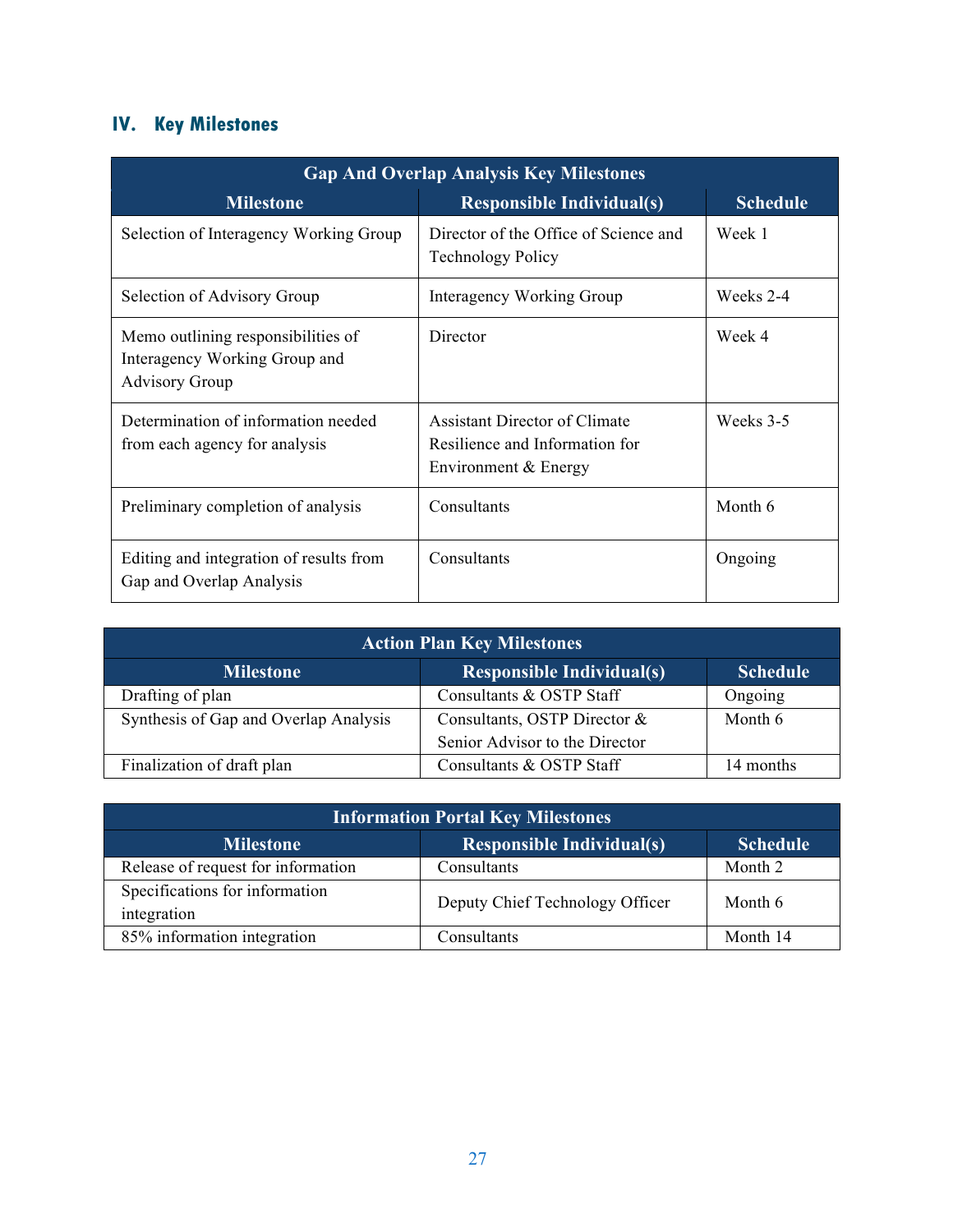## **V. Budget**

| <b>Program Deliverable</b>        | Q1        | Q <sub>2</sub> | Q3        | Q <sub>4</sub> | <b>Total</b> |
|-----------------------------------|-----------|----------------|-----------|----------------|--------------|
| <b>Gap &amp; Overlap Analysis</b> |           |                |           |                |              |
| <b>Total</b>                      | \$314,054 | \$314,054      | \$78,514  | \$78,514       | \$785,136    |
| <b>Personal Services</b>          | \$187,501 | \$187,501      | \$46,875  | \$46,875       | \$468,752    |
| <b>OTPS</b>                       | \$126,553 | \$126,553      | \$31,638  | \$31,638       | \$316,384    |
|                                   |           |                |           |                |              |
| <b>Data Portal Integration</b>    |           |                |           |                |              |
| <b>Total</b>                      | \$346,857 | \$346,857      | \$86,714  | \$86,714       | \$867,143    |
| <b>Personal Services</b>          | \$93,750  | \$93,750       | \$23,438  | \$23,438       | \$234,376    |
| <b>OTPS</b>                       | \$253,107 | \$253,107      | \$63,277  | \$63,277       | \$632,767    |
|                                   |           |                |           |                |              |
| <b>Draft Action Plan</b>          |           |                |           |                |              |
| <b>Total</b>                      | \$39,257  | \$196,284      | \$392,568 | \$157,027      | \$785,136    |
| <b>Personal Services</b>          | \$23,438  | \$117,188      | \$234,376 | \$93,750       | \$468,752    |
| <b>OTPS</b>                       | \$15,819  | \$79,096       | \$158,192 | \$63,277       | \$316,384    |
|                                   |           |                |           |                |              |
| <b>Total Expenditure</b>          | \$700,168 | \$857,195      | \$557,796 | \$322,255      | \$2,437,415  |

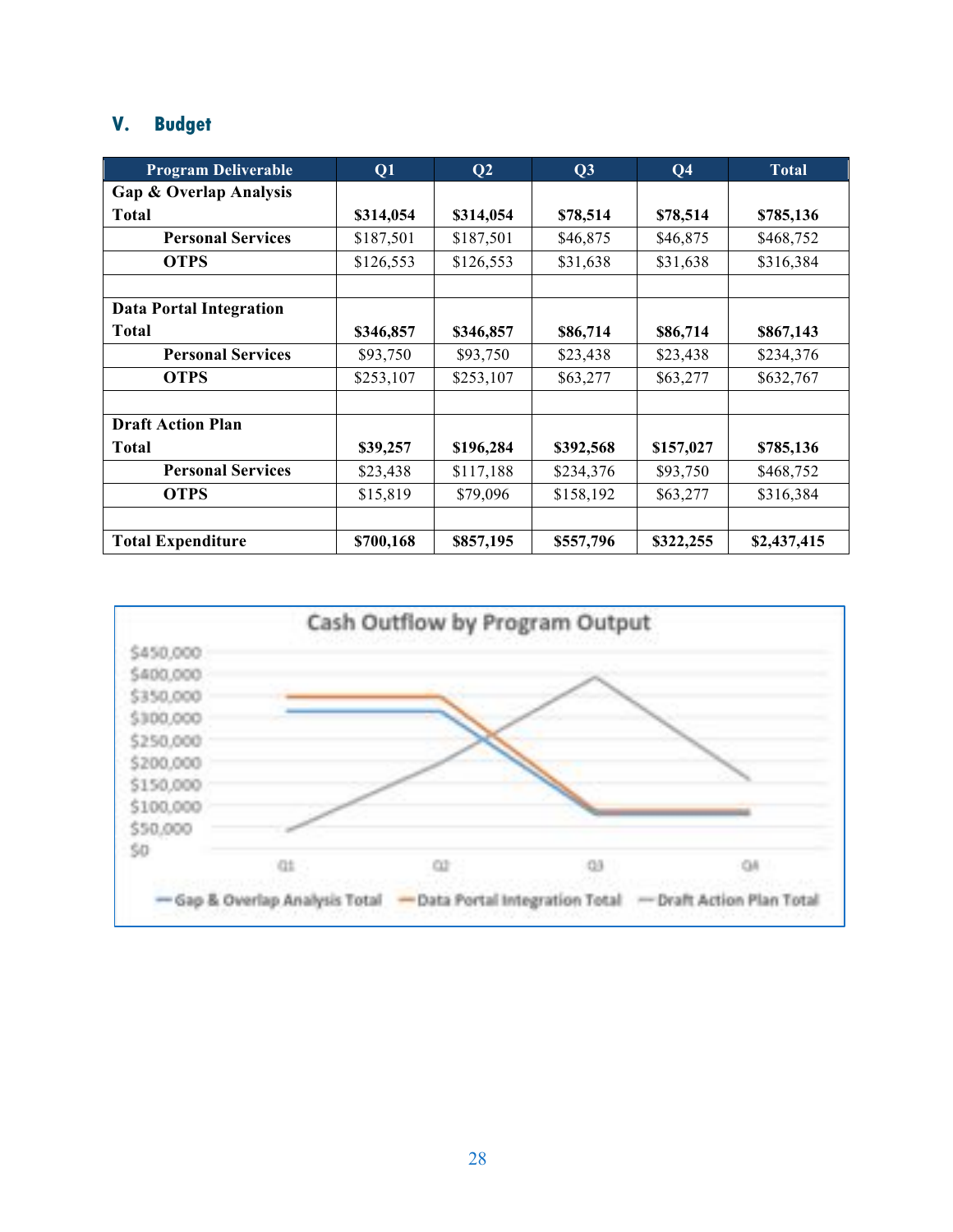## **VI. Metrics**

### **Short-Term Metrics**

| <b>Deliverable</b>                    | <b>Metric and Threshold</b>                                                                                                          | <b>Collection</b>                                                                                                                           | <b>Reporting</b>                                                                                                    | <b>Feedback</b>                                                                                                             |
|---------------------------------------|--------------------------------------------------------------------------------------------------------------------------------------|---------------------------------------------------------------------------------------------------------------------------------------------|---------------------------------------------------------------------------------------------------------------------|-----------------------------------------------------------------------------------------------------------------------------|
|                                       | Percentage of IAWG<br>members providing data<br>Threshold:<br>100% Response Rate                                                     | Consultants track<br>responses as<br>received                                                                                               | Reported to:<br><b>Assistant Director</b><br>of Climate<br>Resilience and<br>Information<br>Frequency:<br>Bi-weekly | Targeted<br>outreach by<br>Assistant<br>Director to<br>detailees                                                            |
| Gap and<br>Overlap<br><b>Analysis</b> | Completeness of agency<br>data<br>Threshold:<br>4/6 required categories of<br>data provided<br>Threshold:<br>100% meets expectations | <b>Assistant Director</b><br>of Climate<br>Resilience<br>Information and<br>consultants<br>measure received<br>data against<br>requirements | Reported to:<br><b>OSTP</b> Director<br>Frequency:<br>Monthly                                                       | Assistant<br>Director follows<br>up with<br>agencies<br>Consultants<br>provide<br>assistance to<br>detailee if<br>necessary |
|                                       | AG satisfaction with<br>consideration of concerns<br>Threshold:<br>80% satisfied<br>0% very dissatisfied                             | Consultants send<br>surveys after<br>monthly meetings                                                                                       | Reported to:<br>Senior Policy<br><b>Advisor for Public</b><br>Engagement<br>Frequency:<br>Monthly                   | <b>Discussions</b><br>with dissatisfied<br>members<br>Potential<br>change in scope<br>of analysis                           |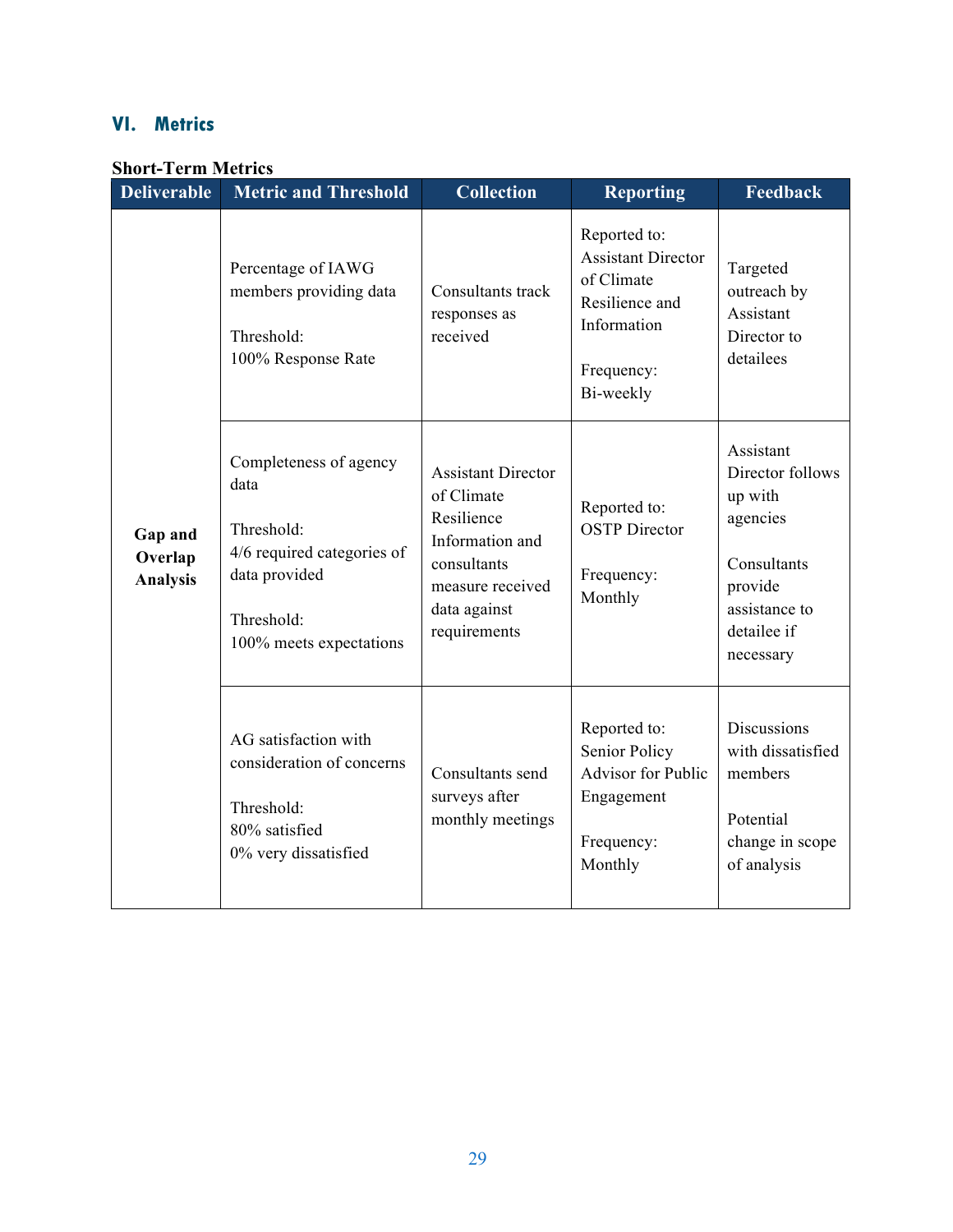| <b>Deliverable</b>           | <b>Metric and Threshold</b>                                                                                                                         | <b>Collection</b>                                                                                                     | <b>Reporting</b>                                                                                                                       | Feedback                                                                                                                                       |
|------------------------------|-----------------------------------------------------------------------------------------------------------------------------------------------------|-----------------------------------------------------------------------------------------------------------------------|----------------------------------------------------------------------------------------------------------------------------------------|------------------------------------------------------------------------------------------------------------------------------------------------|
| Gap and                      | Quality of AG<br>participation<br>Threshold:<br>80% meets expectations                                                                              | Consultants track<br>AG meeting<br>attendance,<br>communication,<br>and overall input<br>into process                 | Reported to:<br><b>Senior Policy</b><br><b>Advisor for Public</b><br>Engagement and<br><b>OSTP</b> Director<br>Frequency:<br>Bi-weekly | Outreach by<br>Senior Policy<br>Advisory to low-<br>participation AG<br>members                                                                |
| Overlap<br><b>Analysis</b>   | IAWG and AG<br>satisfaction with<br>consultants (meeting<br>facilitation,<br>administration, detailee<br>engagement)<br>Threshold:<br>90% satisfied | Administrative<br>Officer sends<br>surveys to IAWG<br>and AG members<br>after monthly<br>meetings                     | Reported to:<br>Senior Advisor to<br>the Director<br>Frequency:<br>Monthly                                                             | Make changes to<br>meeting<br>facilitation<br>project<br>management<br>Request changes<br>in consulting<br>team staff                          |
|                              | <b>RFI Response Rate</b><br>Threshold:<br>60% response rate                                                                                         | Administrative<br>Officer collects<br>weekly statistics                                                               | Reported to:<br>Deputy Chief<br>Technology<br>Officer<br>Frequency:<br>Bi-weekly                                                       | Identify potential<br>reasons for low<br>response rate and<br>remedy                                                                           |
| <b>Information</b><br>Portal | Percentage of relevant<br>collected information<br>integrated in Information<br>Portal<br>Threshold:<br>85% integration by end of<br>14 months      | Calculated<br>monthly by<br>external<br>consultants, in<br>coordination with<br>Deputy Chief<br>Technology<br>Officer | Reported to:<br><b>OSTP</b> Director<br>Frequency:<br>Monthly                                                                          | Follow-up with<br>consultants to<br>ensure<br>integration is on<br>track<br>Utilize detailees<br>during and after<br>gap & overlap<br>analysis |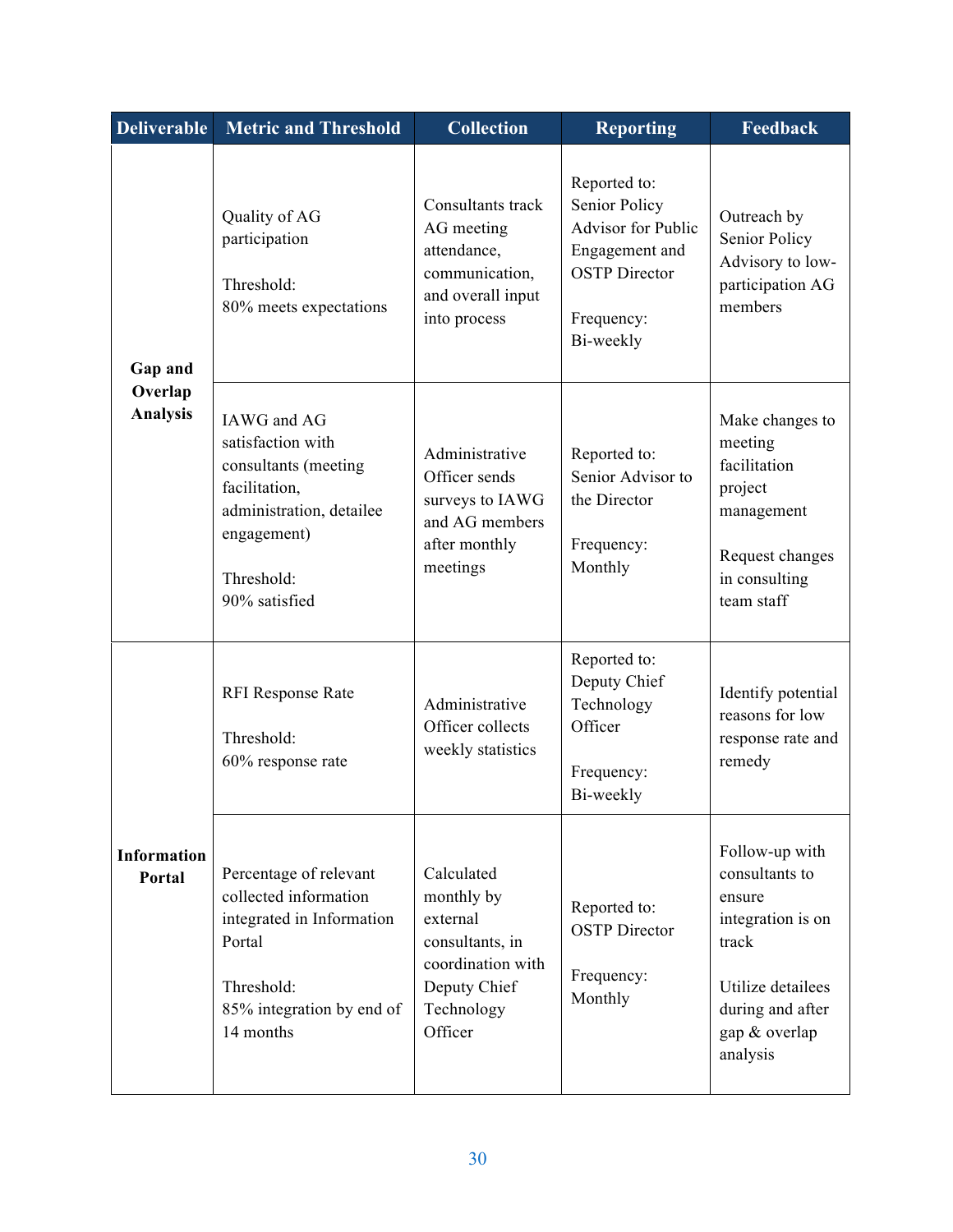| <b>Deliverable</b> | <b>Metric and Threshold</b>                                                                                                              | <b>Collection</b>                                                                                            | <b>Reporting</b>                                                                                                                                | <b>Feedback</b>                                                              |
|--------------------|------------------------------------------------------------------------------------------------------------------------------------------|--------------------------------------------------------------------------------------------------------------|-------------------------------------------------------------------------------------------------------------------------------------------------|------------------------------------------------------------------------------|
|                    | AG satisfaction with<br>Action Plan content<br>Threshold:<br>80% satisfied<br>0% very dissatisfied                                       | External<br>consultants send<br>surveys to AG<br>members after<br>monthly meetings                           | Reported to:<br>Senior Policy<br>Advisor for<br>Public<br>Engagement<br>Frequency:<br>Monthly                                                   | Include<br>additional<br>content in plan                                     |
| <b>Action Plan</b> | Percentage of issues<br>identified in G&A<br>addressed in Action Plan<br>Threshold:<br>100% addressed                                    | Assistant<br>Director, Natural<br><b>Disaster</b><br>Resilience tracks<br>with assistance of<br>consultants  | Reported to:<br><b>OSTP</b> Director<br>and Senior<br>Advisor to the<br>Director<br>Frequency:<br>Monthly, weekly<br>during final two<br>months | <b>Rework Action</b><br>Plan to remedy<br>all issues                         |
|                    | Cohesiveness between<br>Action Plan and<br>information contained<br>within the Information<br>Portal<br>Threshold:<br>Meets expectations | Evaluated by the<br>Deputy Chief<br>Technology<br>Officer, in<br>conjunction with<br>external<br>consultants | Reported to:<br><b>OSTP</b> Director<br>Frequency: At the<br>beginning of<br>months twelve<br>and fourteen                                      | Identify<br>additional<br>information<br>needed for<br>Information<br>Portal |